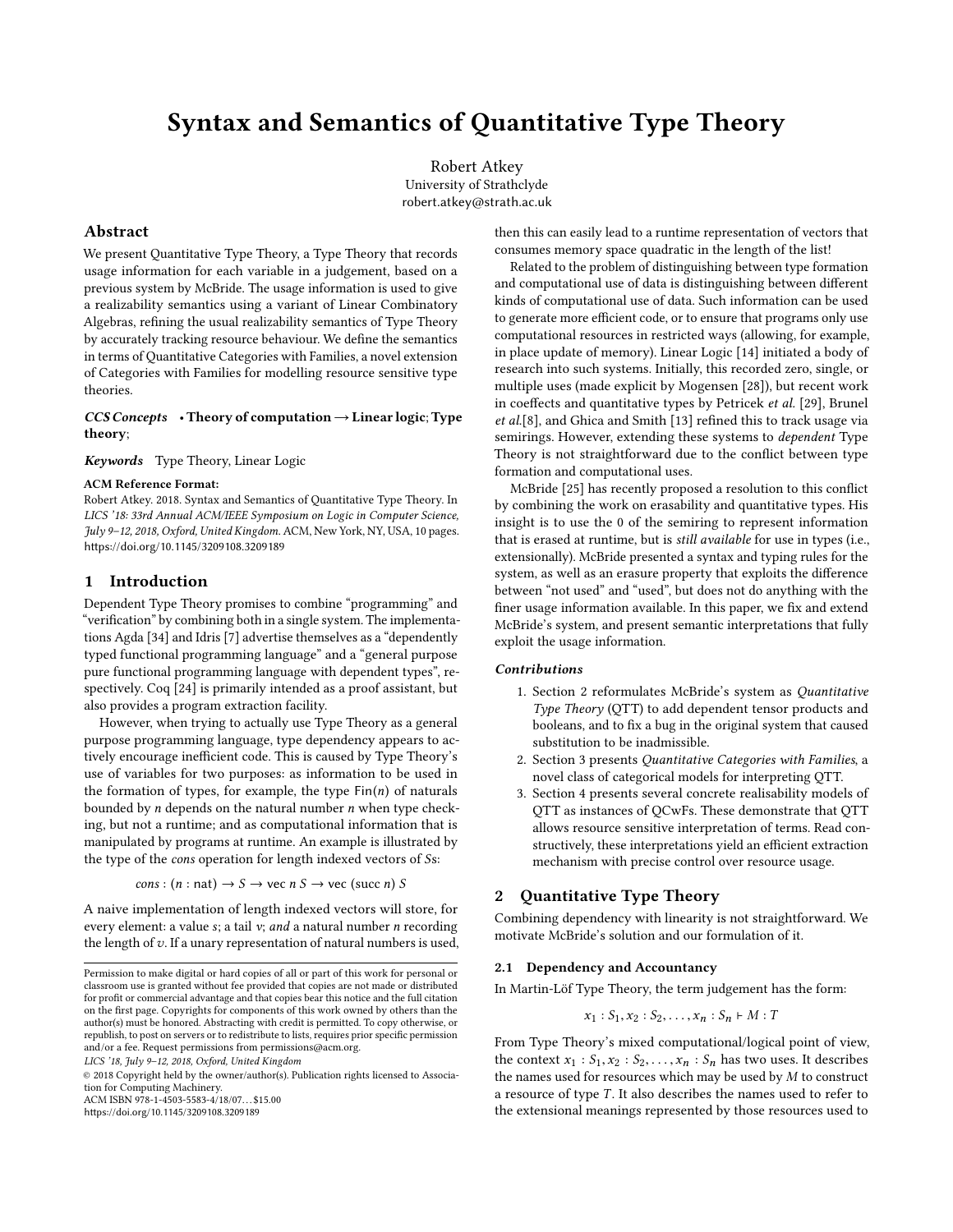form the types  $S_2, \ldots, S_n$  and T. This dual usage is illustrated in the judgement:

<span id="page-1-0"></span>
$$
n : \mathsf{Nat}, x : \mathsf{Fin}(n) \vdash x : \mathsf{Fin}(n) \tag{1}
$$

where Nat is the type of natural numbers, and  $Fin(n)$  is the type of numbers less than  $n$ . The variables  $n$  and  $x$  play two different roles:  $x$  is used as a reference to a resource that is transferred from the input to the output; and  $n$  is used to define the type of  $x$ . The fact that  $n$  is not used in the computation being described is not explicitly recorded.

Linear Logic [\[14\]](#page-9-4) uses presence or absence in a context to explicitly record used resources. A linear typing judgement,

$$
x_1: X_1, \ldots, x_n: X_n \vdash M: Z
$$

indicates that the term  $M$  uses the resources named by the  $x_i$  each precisely once.

Linear Logic's resource accounting via presence conflicts with type dependency. If a variable's referenced resources are not used computationally, it must not appear in the context and so is not available for use in type formation. [Judgement 1](#page-1-0) is thus not linear: both because  $n$  is not used in the term, and because it is used twice in types.

To resolve this conflict, several authors have used formulations of Linear Logic that distinguish between unrestricted ("intuitionistic") variables and restricted ("linear") variables. For simple types, this originates in Barber' work [\[5\]](#page-9-10), where judgements have two contexts separated by a vertical bar:

$$
x_1: S_1, ..., x_m: S_m | y_1: X_1, ..., y_n: X_n \vdash M: Y
$$

The variables  $x_i$  may be used without restriction, zero, one, or many times. The variables  $y_i$  must be used exactly once. Thus, the judgement tracks information about the two different kinds of usage. Cervesato and Pfenning [\[9\]](#page-9-11), and later Krishnaswami et al. [\[18\]](#page-9-12) and Vákár [\[35\]](#page-9-13) adapted this to dependent types. Exploiting the fact that variables in the unrestricted context act as they do in normal Type Theory, there is no problem in allowing types to depend on the variables  $x_i$ . If we wish to treat elements of  $\text{Fin}(n)$ <br>as non-duplicable resources, Judgement 1 can be reformulated as: as non-duplicable resources, [Judgement 1](#page-1-0) can be reformulated as:

$$
n : \mathsf{Nat} \mid x : \mathsf{Fin}(n) \vdash x : \mathsf{Fin}(n)
$$

The variables in the unrestricted context now inherit the ambiguous status of variables from standard Type Theory. They can be used purely contemplatively in types and they can be used for computation. The difference is not recorded in the typing judgement. A further restriction is that types cannot depend on linear variables. There is no way that we can contemplate the extensional content of a linear resource for the purposes of typing, for example:

$$
a: \mathsf{Nat} \mid x: \mathsf{Fin}(n) \vdash (x, \mathsf{refl}(x)) : (y: \mathsf{Fin}(n)) \times (x \equiv y)
$$

*n* : Nat | *x* : Fin(*n*) ⊢ (*x*, refl(*x*)) : (*y* : Fin(*n*)) × (*x* ≡ *y*) where we are trying to state that the value we return has the same extensional content as the input by pairing the computational representation of the value with proof of equality.

Systems that rely on split contexts still adhere to Linear Logic's discipline of using presence or absence in a context to track how a variable is used. This restricts what kinds of "use" we can express: either a variable is used or it is not. To lift this latter restriction, systems that annotate variables of the context with information about how they are used have been proposed by Brunel et al. [\[8\]](#page-9-7), Ghica and Smith [\[13\]](#page-9-8), and Petricek et al. [\[29\]](#page-9-6) (the general idea of marking variable bindings rather than their types was originally

called "discharged assumptions" by Terui [\[33\]](#page-9-14)). In all these systems, information about how variables are used is recorded using a semiring. Semirings are a natural structure to use: addition is used to sum up multiple uses of a variable, and multiplication is used to account for nested use. In the notation we will use in this paper, a judgement in these systems looks like:

<span id="page-1-1"></span>
$$
x_1 \stackrel{\rho_1}{\colon} S_1, \dots, x_n \stackrel{\rho_n}{\colon} S_n \vdash M : T \tag{2}
$$

where the  $\rho_1, \ldots, \rho_n$  are elements of the semiring indicating how the corresponding variable is used. In these systems, the zero of the semiring is used to indicate that a variable is not used at all:

 $\frac{0}{15}$ : S is a complicated way of stating that x may as well be absent.

However, when we move to dependent types, 0 usage variables have a useful meaning. McBride [\[25\]](#page-9-9) reads the usage annotations  $\rho_i$  as indications of computational usage, so a variable with usage 0 indicates that it has no "run-time" presence, but may still be used in the formation of types. The properties of semirings means that 0 usage is ideal for tracking use in types: we always have  $0 + \rho = \rho$ , so combining a computational use with a use in a type retains the original usage; and  $0\rho = 0$ , so nesting an apparently computational use within a type treats the whole usage as noncomputational. Thus McBride's system incorporates both erasure (see also Miquel [\[26\]](#page-9-15) and Mishra-Linger and Sheard [\[27\]](#page-9-16)) with linearity.

Term typing judgements now have the form:

$$
x_1 \stackrel{\rho_1}{\colon} S_1, \dots, x_n \stackrel{\rho_n}{\colon} S_n \vdash M \stackrel{\sigma}{\colon} T \tag{3}
$$

where the difference from [Judgement 2](#page-1-1) is that the output is annotated with a usage  $\sigma$ , where  $\sigma$  is restricted to either be the 0 or the 1 of the semiring. This annotation means that we can construct terms that are only to be used in the formation of types. McBride allowed arbitrary usages  $\rho$  on the final colon. However, this yields a system that does not admit substitution as we show in [Section 2.3.](#page-4-1)

We now introduce our formulation of McBride's system, extending it with a data type of booleans, and dependent tensor product types. McBride presented a bidirectional system suited for implementation, and did not distinguish between proper types and terms representing types. We are interested in a semantical investigation of the theory and so switch to a system with an explicit separation of types and representations of types, and with a "declarative" presentation of the rules.

#### 2.1.1 Semirings for Usage Accounting

A semiring  $R$  is a structure consisting of a carrier set  $R$ , binary operations  $(+)$ :  $R \times R \rightarrow R$ ,  $(·)$ :  $R \times R \rightarrow R$  and constants  $1, 0 \in R$ , such that  $(R, +, 0)$  is a commutative monoid,  $(R, \cdot, 1)$  is a monoid, (+) and (·) distribute, and  $0\rho = \rho 0 = 0$ , for all  $\rho \in R$ . We also require that the semiring R is *positive*, meaning that  $\rho + \pi = 0$ implies  $\rho = 0$  and  $\pi = 0$ , and has the zero-product property:  $\rho \pi = 0$ implies  $\rho = 0$  or  $\pi = 0$ . These latter two properties are required for the admissibility of substitution.

Suitable semirings include the zero-one-many semiring  $\{0, 1, \omega\}$ , where  $\rho + \omega = \omega$  and  $\omega \cdot \omega = \omega$ ; the natural numbers with addition and multiplication; and the boolean semiring {0, <sup>1</sup>}, which we can read as "erased" and "present".

### 2.1.2 Presyntax

Quantitative Type Theory (QTT) is defined over the syntactic categories of usages,  $\rho$ ,  $\pi$ , precontexts  $\Gamma$ , pretypes  $S$ ,  $T$ ,  $R$ , and preterms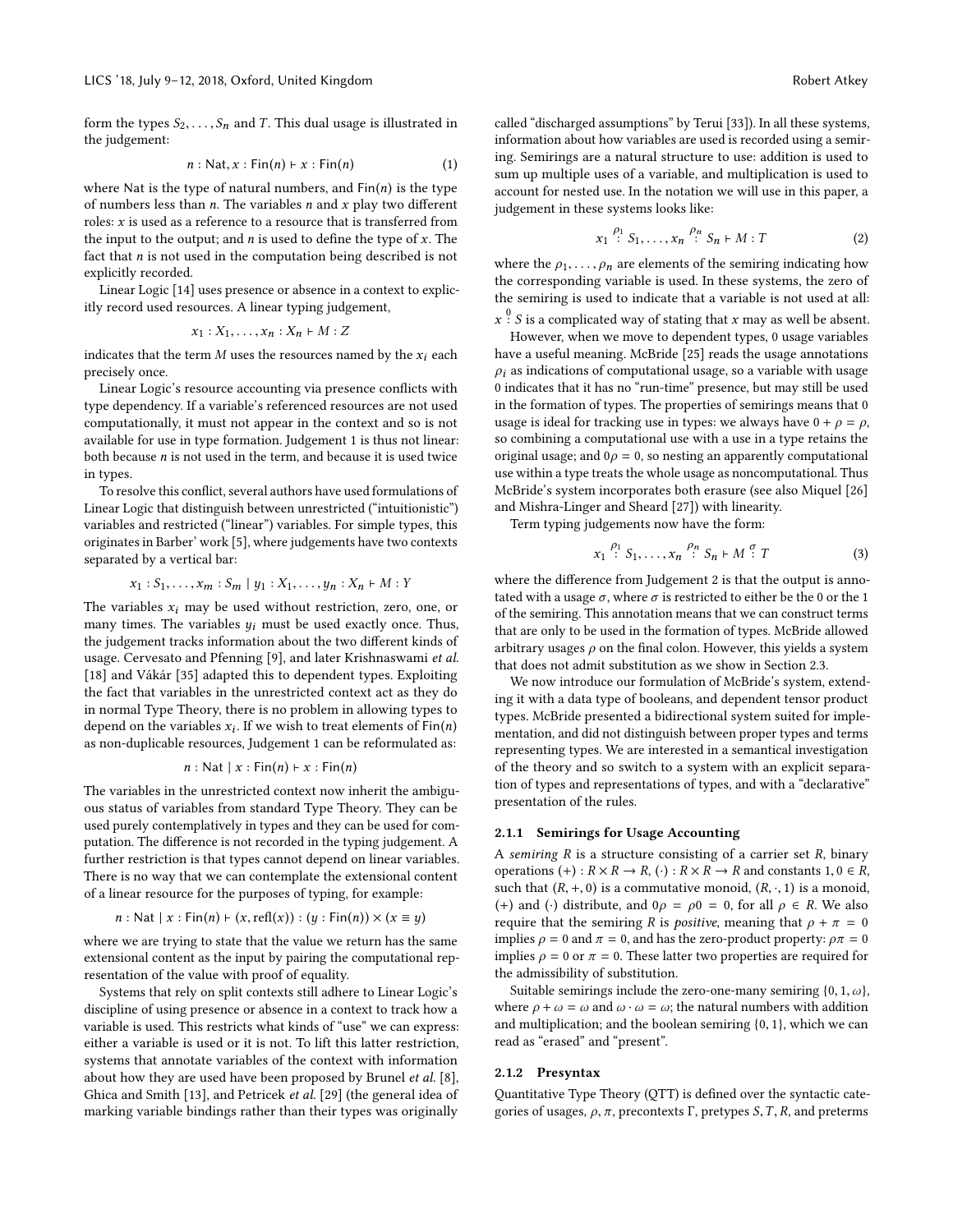$M, N, O$ :

$$
\rho, \pi \in R
$$
\n
$$
\Gamma \qquad ::= \diamond | \Gamma, x \stackrel{\rho}{\cdot} S
$$
\n
$$
S, T, U \quad ::= (x \stackrel{\pi}{\cdot} S) \to T | (x \stackrel{\pi}{\cdot} S) \otimes T | I | \text{Bool} | \text{El}(M) | \text{Set}
$$
\n
$$
M, N, O ::= x | \lambda x \stackrel{\pi}{\cdot} S \cdot M^T | \text{App}_{(x \stackrel{\pi}{\cdot} S)T}(M, N)
$$
\n
$$
| (M, N)_{x \stackrel{\pi}{\cdot} S \cdot T} | * | \text{fst}_{x \stackrel{\pi}{\cdot} S \cdot T}(M) | \text{snd}_{x \stackrel{\pi}{\cdot} S \cdot T}(M)
$$
\n
$$
| \text{let}_{x \stackrel{\pi}{\cdot} S \cdot T}(x, y) = M \text{ in } N | \text{let}_{I} * = M \text{ in } N
$$
\n
$$
| \text{ true } | \text{ false } | \text{ElimBool}_{(z)T}(M_t, M_f, N)
$$
\n
$$
| \text{Bool } | (x \stackrel{\pi}{\cdot} M) \to N
$$

The rules that identify the contexts, types, and terms from the precontexts, pretypes, and preterms are described below. The symbol ⋄ denotes the empty precontext, which we omit when writing precontexts with more than zero elements. Preterms contain more type information than is usually necessary (e.g., the result type T in a  $\lambda$ -abstraction). This will be used when we interpret the syntax in our categorical models in [Section 3.](#page-4-0)

Precontexts contain usage annotations,  $\rho$ , on each of the constituent variables. Scaling,  $\pi \Gamma$ , is defined by:

$$
\pi(\diamond) = \diamond \qquad \qquad \pi(\Gamma, x \stackrel{\rho}{\colon} S) = \pi \Gamma, x \stackrel{\pi \rho}{\colon} S
$$

Scaling is shallow in the sense that usage annotations in pretypes S, if any, are not affected. By the semiring laws, context zero-ing, <sup>0</sup>Γ, sets all the annotations to 0.

Precontext addition  $\Gamma_1 + \Gamma_2$  is only defined when  $0\Gamma_1 = 0\Gamma_2$ :

$$
\diamond + \diamond = \diamond \qquad (\Gamma_1, x \stackrel{\rho_1}{\cdot} S) + (\Gamma_2, x \stackrel{\rho_2}{\cdot} S) = (\Gamma_1 + \Gamma_2), x \stackrel{\rho_1 + \rho_2}{\cdot} S
$$

These cases are exhaustive by the requirement that  $0\Gamma_1 = 0\Gamma_2$ .

### 2.1.3 Contexts, Types, Terms

Contexts are identified within the precontexts by the judgement  $Γ$  ⊦, defined by the following rules:

$$
\frac{\Gamma \vdash \quad \text{or} \vdash S}{\Gamma, x \cdot S \vdash} \text{Ext}
$$

where the judgement  $0\Gamma \vdash S$  indicates that S is well formed as a type in the context <sup>0</sup>Γ. We will see the type formation rules for each type former below. The rule Emp builds the empty context. The rule Extends a context  $\Gamma$  with a extra variable x of type S, with usage annotation  $\rho$ . The annotation  $\rho$  indicates building of a context representing environments that provide for  $\rho$ -many uses of  $x$ .

As we shall see below, all type formation rules yield judgements where all the usage annotations in  $\Gamma$  are equal to 0. Thus type formation requires no computational resources.

Term judgements in QTT have the form:

 $\Gamma \vdash M \overset{\sigma}{\colon} S$ 

where  $\sigma \in \{0, 1\}$ . The binary choice of  $\sigma$  effectively splits the theory into two halves. When  $\sigma = 0$ , we are indicating that we are constructing a term with no need for computational content. By [Lemma 2.3](#page-4-2) (below) when  $\sigma = 0$  we will necessarily have that all the usage annotations in the context are 0 too. When  $\sigma = 1$ , we are indicating we are constructing computationally relevant data. The two halves are similar to Pfenning's ":" and " $\div$ " judgements for terms and irrelevant proofs respectively [\[30\]](#page-9-17).

The rules for variables and type conversion are:

$$
\frac{\vdash \mathsf{0}\Gamma, x \stackrel{\sigma}{\cdot} S, \mathsf{0}\Gamma'}{\mathsf{0}\Gamma, x \stackrel{\sigma}{\cdot} S, \mathsf{0}\Gamma' \vdash x \stackrel{\sigma}{\cdot} S} \text{Var} \qquad \frac{\Gamma \vdash M \stackrel{\sigma}{\cdot} S \qquad \mathsf{0}\Gamma \vdash S \equiv T}{\Gamma \vdash M \stackrel{\sigma}{\cdot} T} \text{Conv}
$$

The variable rule, Var, selects an individual variable from the context. In keeping with our intuition for usage annotations, all variables that are not selected are marked with 0 usage, and the selected variable is marked with the result usage  $\sigma$ . The conversion rule, Conv, is almost identical to that in standard MLTT, except that the type equality judgement  $0\Gamma \vdash S \equiv T$  explicitly stipulates that types are always judged equal in a context with no resources.

**Dependent Function Types** Function types  $(x^{\frac{\pi}{i}}S) \to T$  record how the function will use its argument via the  $\pi$  annotation. The how the function will use its argument via the  $\pi$  annotation. The formation rule is:

$$
\frac{0\Gamma + S \qquad 0\Gamma, x \stackrel{0}{:} S \vdash T}{0\Gamma \vdash (x \stackrel{\pi}{:} S) \rightarrow T} \text{Pr}
$$

The usage annotation  $\pi$  is not used when judging that T is a type. As for all type well formedness judgements in QTT, it is judged in a context of 0 usage. The usage annotation  $\pi$  is used in the introduction and elimination rules of this type to track how the abstracted variable  $x$  is used, and how to multiply the resources required for the argument, respectively.

$$
\frac{\Gamma, x \stackrel{\sigma, \pi}{\cdot} S + M \stackrel{\sigma}{\cdot} T}{\Gamma + \lambda x \stackrel{\pi}{\cdot} S.M^T \stackrel{\sigma}{\cdot} (x \stackrel{\pi}{\cdot} S) \to T} \text{ LAM}
$$
\n
$$
\frac{\Gamma_1 + M \stackrel{\sigma}{\cdot} (x \stackrel{\pi}{\cdot} S) \to T}{\Gamma_1 + M \stackrel{\sigma'}{\cdot} S} \frac{\Gamma_2}{\Gamma_1 + \pi \Gamma_2 + \text{App}_{(x \stackrel{\pi}{\cdot} S)T}(M, N) \stackrel{\sigma}{\cdot} T[N/x]} \text{ App}
$$

Forgetting the resource annotations, these are the standard introduction and elimination rules for dependent function types (remembering that the side condition  $0\Gamma_1 = 0\Gamma_2$  means that  $\Gamma_1$  and  $\Gamma$ <sub>2</sub> have the same variables with the same types). In the introduction rule, we require that the abstracted variable x has usage  $\sigma \pi$ – multiplication by  $\sigma$  is used to enforce the zero-needs-nothing property of the system. In the elimination rule, we sum up the usage requirements of the function and its argument, scaling the argument's requirements by the amount required by the function itself. By the last premise, the function argument  $N$  may be judged in the 0-use fragment of the system in the case when either we are already in that fragement, or the function will not use the argument  $(\pi = 0)$ . It is this condition on usages that requires us to stipulate that the usage accounting semiring we use is positive and has the zero-product property.

Dependent Tensor Product Types We extend McBride's system with a dependent tensor product type  $(x^{\frac{\pi}{i}} S) \otimes T$ , where the  $\pi$ <br>annotation records how many times the first argument may be annotation records how many times the first argument may be used, and a unit type I:

$$
\frac{0\Gamma \vdash A \qquad 0\Gamma, x \stackrel{0}{\cdot} S \vdash T}{0\Gamma \vdash (x \stackrel{\pi}{\cdot} S) \otimes T} \otimes \frac{0\Gamma \vdash}{0\Gamma \vdash I}
$$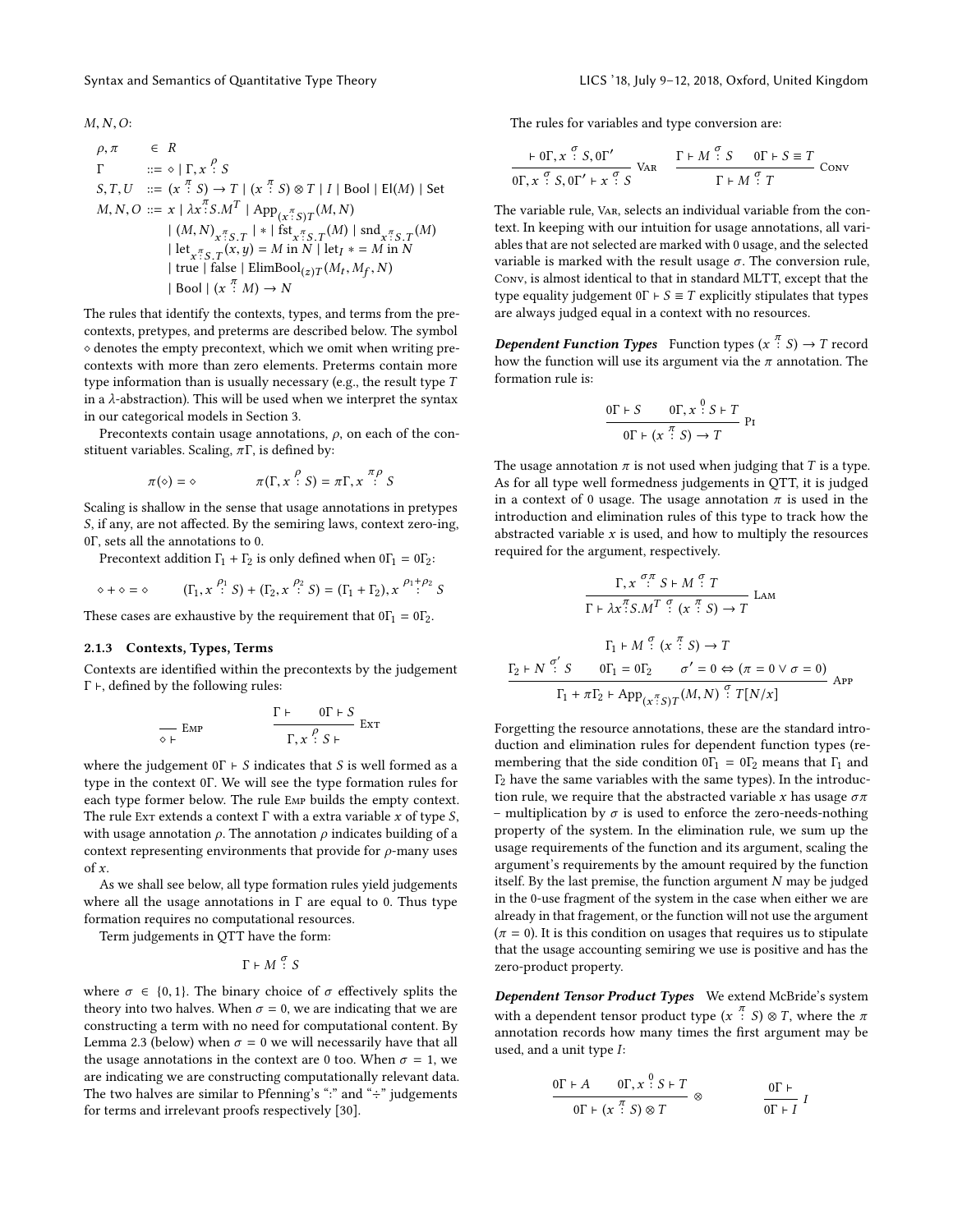As for the dependent function type, type formation does not require any intensional resources. The introduction rules:

$$
\Gamma_1 \vdash M \stackrel{\sigma'}{\vdots} S \qquad 0\Gamma_1 = 0\Gamma_2
$$
\n
$$
\frac{\Gamma_2 \vdash N \stackrel{\sigma}{\vdots} T[M/x] \qquad \sigma' = 0 \Leftrightarrow (\pi = 0 \lor \sigma = 0)}{\pi\Gamma_1 + \Gamma_2 \vdash (M, N)_{\pi \stackrel{\sigma}{\vdots} S.T} \stackrel{\sigma}{\vdots} (x \stackrel{\pi}{\vdots} S) \otimes T} \qquad \frac{\sigma \vdash \vdash \pi \stackrel{\sigma}{\vdots} T}{\sigma \vdash \ast \stackrel{\sigma}{\vdots} T}
$$
\nResource-wise, building a pair is similar to the App rule above. To

build an element of the unit type requires no resources. When we are in the extensional portion of the theory ( $\sigma = 0$ ), there are effectively no restrictions, and these are the normal introduction rules for dependent product and unit types.

The elimination rules are interesting because there are two sets, depending on whether we are in the erased ( $\sigma = 0$ ) or present  $(\sigma = 1)$  part of the theory. Under erasure, we are free to use the normal first and second projection operators:

$$
\frac{\Gamma \vdash M \stackrel{0}{\colon} (x \stackrel{\pi}{\colon} S) \otimes T}{\Gamma \vdash \text{fst}_{x \stackrel{\pi}{\colon} S \cdot T} (M) \stackrel{0}{\colon} A} \qquad \frac{\Gamma \vdash M \stackrel{0}{\colon} (x \stackrel{\pi}{\colon} S) \otimes T}{\Gamma \vdash \text{snd}_{x \stackrel{\pi}{\colon} S \cdot T} (M) \stackrel{0}{\colon} T[\text{fst}(M)/x]}
$$

We also assume the usual  $\beta \eta$  equality rules in the erased fragment.<br>There is no erased eliminator for the *I* type: in the absence of There is no erased eliminator for the  $I$  type; in the absence of intensional information, the  $I$  type acts like the "unit" type in a normal type theory, and so has no eliminator. We have an  $\eta$ -rule for *I* in the  $\sigma = 0$  fragment stating that  $*$  is the only inhabitant.

When we take into account the resource content of objects, we are more restricted in how we can eliminate objects of tensor product and unit type. Just as for elimination of ⊗ in intuitionistic linear types theories, we must use a pattern matching construct to ensure that both parts of the product are used. Likewise, we must explicitly eliminate elements of the unit type:

$$
0\Gamma_{1}, z^{0} \text{ (x } \frac{\pi}{3}, y \text{ or } \Gamma_{1} \text{ ) } \text{ } \text{ } \Gamma_{1} \text{ + } M \text{ } \frac{\sigma}{3} \text{ (x } \frac{\pi}{3}, y \text{ or } \Gamma_{2}, x \text{ } \frac{\sigma_{1} \pi}{3}, y \text{ } \frac{\sigma}{3} \text{ } T \text{ + } N \text{ } \frac{\sigma}{3} \text{ } U[(x, y)/z] \text{ } \text{ } \text{ } \text{ } 0\Gamma_{1} = 0\Gamma_{2}
$$
\n
$$
\Gamma_{1} + \Gamma_{2} \text{ + } \text{let}_{x \text{ } \frac{\pi}{3}, \Gamma_{1}} (x, y) = M \text{ in } N \text{ } \frac{\sigma}{3} \text{ } U[M/z]
$$
\n
$$
0\Gamma_{1}, x \text{ } \frac{0}{2} I + U \text{ } \Gamma_{1} \text{ + } M \text{ } \frac{\sigma}{3} I \text{ } \Gamma_{2} \text{ + } N \text{ } \frac{\sigma}{3} \text{ } U[\ast/x] \text{ } \text{ } 0\Gamma_{1} = 0\Gamma_{2}
$$

 $\Gamma_1 + \Gamma_2$  + let<sub>I</sub> \* = M in N<sup>o</sup>:  $U[M/x]$ These constructs are subject to the usual  $\beta\eta$  and commuting con-version rules [\[5\]](#page-9-10). These constructs are permitted in the  $\sigma = 0$  and  $\sigma = 1$  fragments, but in the  $\sigma = 0$  fragment they are shorthand for fst and snd:

$$
0\Gamma, z^0: (x^7; S) \otimes T + U
$$
  

$$
0\Gamma + M^0: (x^7; S) \otimes T \qquad 0\Gamma, x^0: S, y^0: T + N^0: U[(x, y)/z]
$$
  

$$
0\Gamma + \text{let}_{x^7; S, T}(x, y) = M \text{ in } N \equiv N[\text{fst}(M)/x, \text{snd}(M)/y] \cdot U[M/z]
$$

By combining ⊗ and I, we can derive an exponential type  $!_{\rho}A$  for QTT as  $!_{\rho}A = (x \stackrel{\rho}{:} A) \otimes I$ .

**Boolean Type** The type Bool is an example of a type of data that can be available at runtime.

$$
\frac{0\Gamma \vdash}{0\Gamma \vdash \text{Bool}} \quad \text{Bool} \qquad \qquad \frac{0\Gamma \vdash}{0\Gamma \vdash \text{true}, \text{false} \stackrel{\sigma}{\vdash} \text{Bool}} \quad \text{B-T,F}
$$

The introduction rules indicate two pieces of information. First, the 0 usage on the context  $\Gamma$  indicates that no resources are required to construct the constants true and false. Second, the result usage annotation  $\sigma$  is unrestricted, indicating that we are free to choose whether this is a boolean value that is erased or present.

The elimination rule for booleans is:

$$
\frac{\Gamma_1 \times M_f \stackrel{\sigma}{\cdot} \text{Bool} \vdash T \qquad \Gamma_1 \vdash M_t \stackrel{\sigma}{\cdot} T[\text{true}/z]}{\Gamma_1 \vdash M_f \stackrel{\sigma}{\cdot} T[\text{false}/z] \qquad \Gamma_2 \vdash N \stackrel{\sigma}{\cdot} \text{Bool} \qquad 0 \Gamma_1 = 0 \Gamma_2} B\text{-ELIM}
$$
\n
$$
\frac{\Gamma_1 + \Gamma_2 \vdash \text{ElimBool}_{(z)T}(M_t, M_f, N) \stackrel{\sigma}{\cdot} T[N/z]}{[N/ z]}
$$

We ensure that the result type  $T$  is wellformed, with 0 usage. Then the two branches  $M_t$  and  $M_f$  for the true and false case respectively<br>must be typed with the same usage annotations  $\Gamma$ . This follows must be typed with the same usage annotations  $\Gamma_1$ . This follows the same style as for the "additive" connectives in Linear Logic. The actual boolean to be eliminated must be constructed from other resources  $\Gamma_2$ , but this must have the same typing content  $(0\Gamma_1 = 0\Gamma_2).$ 

Universe: The Type of Small Types The type of small types, Set, is an example of a type whose elements occupy no resource, but do have a role in forming types. The type formation rule for Set is similar to the one for Bool:

$$
\frac{0\Gamma\vdash}{0\Gamma\vdash \mathsf{Set}}\ \mathsf{Set}
$$

The introduction rules for Set are only available in the  $\sigma = 0$ fragment; we can never construct a Set value with runtime presence. For instance, the terms representing dependent function types:

$$
\frac{0\Gamma \vdash M \stackrel{0}{\cdot} \text{Set} \qquad 0\Gamma, x \stackrel{0}{\cdot} \text{El}(M) \vdash N \stackrel{0}{\cdot} \text{Set}}{0\Gamma \vdash (x \stackrel{\pi}{\cdot} M) \to N \stackrel{0}{\cdot} \text{Set}} \text{Set}
$$

The other introduction rules are similar, but are omitted for space. Elements of Set become proper types via the "decoder" El(−):

$$
\frac{0\Gamma \vdash M \stackrel{0}{\colon} \mathsf{Set}}{0\Gamma \vdash \mathsf{El}(M)} \; \mathrm{E}_{\mathsf{L}}
$$

 $0\Gamma \vdash \mathsf{El}(M)$ <br>This rules indicates that the use of a code for a type in a type does not require any computational information.

Using Set with our other type formers, we can construct additive product and sum types. For example,  $S \times T = (b^{\frac{1}{2}} \text{Bool}) \rightarrow$ ElimBool<sub>(\_)Set</sub>(S, T, b).

This concludes our presentation of the context, type and term formation rules of QTT. The remaining rules of QTT concern the type and term equality judgements  $\Gamma \vdash S \equiv T$  and  $\Gamma \vdash M \equiv N \stackrel{\sigma}{\colon} S$ , but are omitted for space but are omitted for space.

### 2.2 Syntactic Properties of QTT

Usage annotation manipulation The following shows how usage annotations and the judgements of QTT interact.

Lemma 2.1. Usage annotations do not affect context well formedness:  $\Gamma_1$  ⊢ and  $0\Gamma_1 = 0\Gamma_2$  implies  $\Gamma_2$  ⊢.

<span id="page-3-0"></span>Lemma 2.2. The following 0-ing rules are admissible:

$$
\frac{\Gamma \vdash M \stackrel{\sigma}{\cdot} S}{\text{OT} \vdash M \stackrel{\Omega}{\cdot} S} T_{M\text{-}ZERO} \qquad \qquad \frac{\Gamma \vdash M \equiv N \stackrel{\rho}{\cdot} S}{\text{OT} \vdash M \equiv N \stackrel{\Omega}{\cdot} S} T_{M\text{-}EQ\text{-}ZERO}
$$

These rules state that we can take any term and produce its "resource free" counterpart in the  $\sigma = 0$  fragment. Semantically, this will be modelled by the  $U$  functor/functions in our QCwFs in [Definition 3.2.](#page-5-0) Note that it is not possible to go the other way: there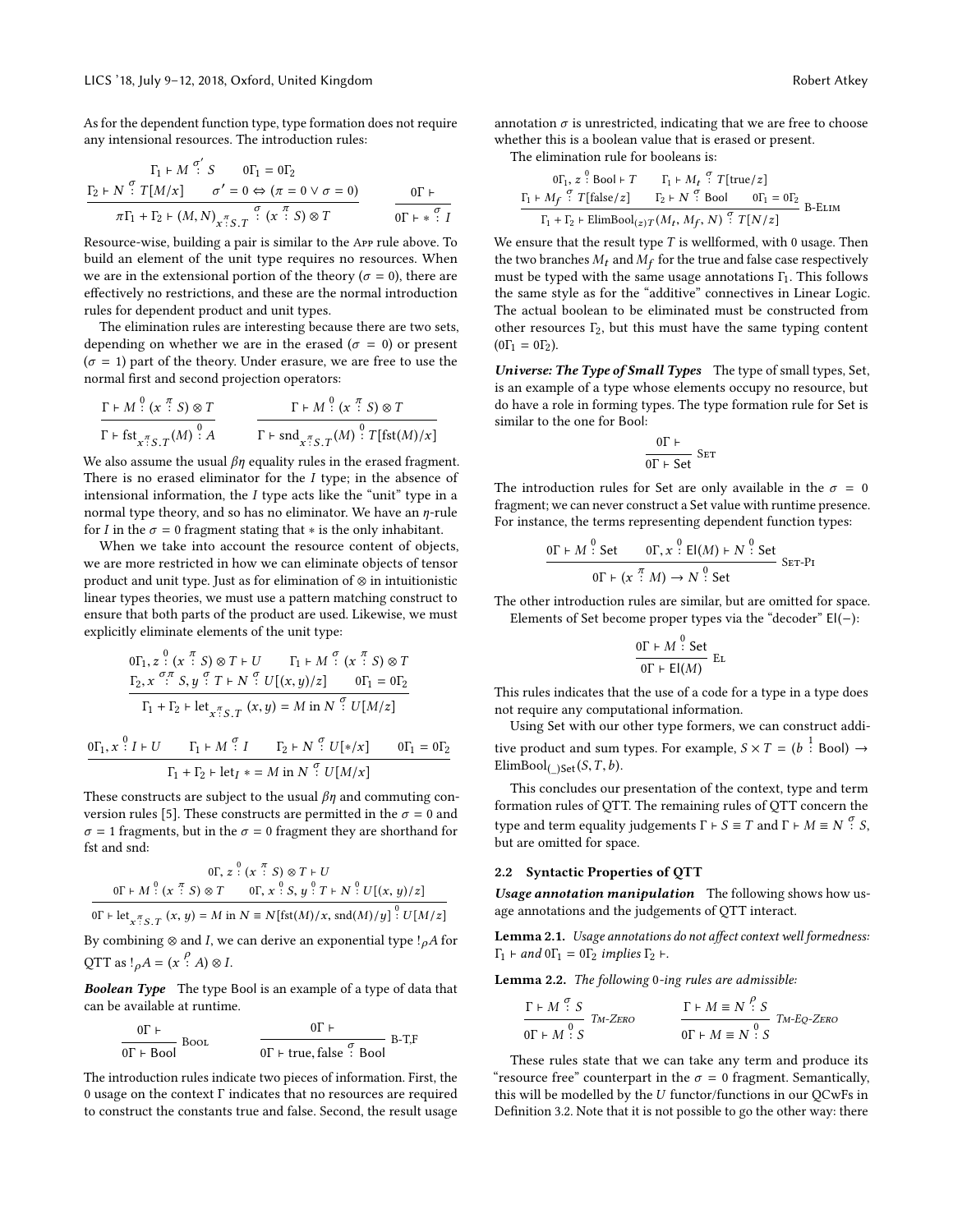is no way to reconstruct the resource usage, and some constructs such as fst and snd only live in the  $\sigma = 0$  fragment.

# <span id="page-4-2"></span>**Lemma 2.3** (Zero needs nothing).  $If \Gamma \vdash M$  <sup>0</sup>: *S*, then  $0\Gamma = \Gamma$ .

Note that the "other direction" of this lemma does not hold. If we have  $0\Gamma \vdash M$   $\Gamma$  S, then it is not necessarily the case that  $\sigma = 0$ . For example, the TM-BOOL-TRUE rule produces judgements of arbitrary example, the Tm-Bool-True rule produces judgements of arbitrary usage from no resources.

Weakening Weakening allows the insertion of variables into contexts, provided they are 0 usage.

Lemma 2.4. Weakening is admissible:

$$
\frac{\Gamma, \Gamma' \vdash \mathcal{J} \qquad 0\Gamma \vdash U}{\Gamma, x \stackrel{0}{\cdot} U, \Gamma' \vdash \mathcal{J}} \text{ WFAKEN}
$$

where  $\mathcal J$  is "is context",  $S, S \equiv T, M^{\sigma}$ .  $S, or M \equiv N^{\sigma}$ .  $S$ .

**Substitution** Substitution [\(Lemma 2.5\)](#page-4-3) allows for a variable  $x \stackrel{P}{\colon} S$ <br>to be replaced by a term of type  $S$ , as long as in the case of the to be replaced by a term of type S, as long as, in the case of the term judgements, we add the resources it requires multiplied by  $\rho$ to the resources already present.

<span id="page-4-3"></span>Lemma 2.5. The following substitution rules are admissible:

$$
\frac{\Gamma, x \stackrel{\rho}{\cdot} S, \Gamma' \vdash \qquad \text{or} \vdash N \stackrel{\Omega}{\cdot} S}{\Gamma, \Gamma'[N/x] \vdash}
$$
\n
$$
\frac{\text{or}_1, x \stackrel{\Omega}{\cdot} S, \text{or'} \vdash T \qquad \Gamma_2 \vdash N \stackrel{\Omega}{\cdot} S \qquad \text{or}_1 = \text{or}_2}{\text{or}_1, \text{or'}[N/x] \vdash T[N/x]}
$$
\n
$$
\frac{\text{or}_1, x \stackrel{\Omega}{\cdot} S, \text{or'} \vdash T \equiv T' \qquad \Gamma_2 \vdash N \stackrel{\Omega}{\cdot} S \qquad \text{or}_1 = \text{or}_2}{\text{or}_1, \text{or'}[N/x] \vdash T[N/x] \equiv T'[N/x]}
$$
\n
$$
\Gamma_1, x \stackrel{\rho}{\cdot} S, \Gamma' \vdash M \stackrel{\sigma}{\cdot} T
$$
\n
$$
\frac{\Gamma_2 \vdash N \stackrel{\sigma'}{\cdot} S \qquad \text{or}_1 = \text{or}_2 \qquad \sigma' = 0 \Leftrightarrow \rho = 0}{(\Gamma_1 + \rho \Gamma_2), \Gamma'[N/x] \vdash M[N/x] \stackrel{\sigma}{\cdot} T[N/x]}
$$
\n
$$
\Gamma_1, x \stackrel{\rho}{\cdot} S, \Gamma' \vdash M \equiv M' \stackrel{\sigma'}{\cdot} T
$$
\n
$$
\Gamma_2 \vdash N \stackrel{\sigma'}{\cdot} S \qquad \text{or}_1 = \text{or}_2 \qquad \sigma' = 0 \Leftrightarrow \rho = 0
$$
\n
$$
\frac{\Gamma_1 + \rho \Gamma_2}{(\Gamma_1 + \rho \Gamma_2), \Gamma'[N/x] \vdash M[N/x] \equiv M'[N/x] \stackrel{\sigma'}{\cdot} T[N/x]}
$$

### <span id="page-4-1"></span>2.3 Inadmissibility of Substitution in McBride's system

McBride's original system allowed for term judgements of the form  $\Gamma \vdash M$   $\stackrel{\rho}{\vdash} T$  where  $\rho$  is an arbitrary element of the semiring. We now show that such a formulation with the semiring  $\stackrel{\frown}{\downarrow} 0$  and vields a show that such a formulation with the semiring  $\{0, 1, \omega\}$  yields a system that is not closed under substitution. A proof attempt to show that substitution is admissible fails on App because we need to take the term  $\Gamma \vdash O \xrightarrow{\rho_1 + \rho_2} U$  that is being substituted in, and split it into some  $\Gamma_1 \vdash O \stackrel{\rho_1}{\vdash} U$  and  $\Gamma_2 \vdash O \stackrel{\rho_2}{\vdash} U$  such that  $\Gamma_1 + \Gamma_2 = \Gamma$ .<br>This is not possible in general We illustrate the problem with This is not possible in general. We illustrate the problem with:

<span id="page-4-4"></span>
$$
f \stackrel{\omega}{\colon} (x \stackrel{1}{\colon} A) \to A \mapsto \lambda x \stackrel{\omega}{\colon} A.fx \stackrel{\omega}{\colon} (x \stackrel{\omega}{\colon} A) \to A \tag{4}
$$

This term coerces some function  $f$  from a type that states it uses its argument once to a type where it uses its argument multiple times argument once to a type where it uses its argument multiple times. This is despite McBride's system not explicitly allowing subusaging.

The following derivation gives a context into which substitution of [Judgement 4](#page-4-4) fails. Let  $D_1$  and  $D_2$  stand for uses of the VAR rule to derive  $y \stackrel{0}{\cdot} A, g \stackrel{1}{\cdot} (x \stackrel{\omega}{\cdot} A) \rightarrow A + g \stackrel{1}{\cdot} (x \stackrel{\omega}{\cdot} A) \rightarrow A$  and  $\overline{a}$  $\stackrel{\omega}{\cdot}$  A,  $g \stackrel{0}{\cdot}$  ( $x \stackrel{\omega}{\cdot}$  A)  $\rightarrow$  A  $\vdash$  y  $\stackrel{\omega}{\cdot}$  A.

$$
\frac{D_1}{\begin{array}{c}\n\frac{0}{y} \stackrel{\circ}{\cdot} A, g \stackrel{\omega}{\cdot} (\mathbf{x} \stackrel{\omega}{\cdot} A) \rightarrow A + g \stackrel{\omega}{\cdot} (\mathbf{x} \stackrel{\omega}{\cdot} A) \rightarrow A \\
\frac{0}{y} \stackrel{\omega}{\cdot} A, g \stackrel{\omega}{\cdot} (\mathbf{x} \stackrel{\omega}{\cdot} A) \rightarrow A + g g \stackrel{\omega}{\cdot} A \\
\frac{0}{y} \stackrel{\omega}{\cdot} A, g \stackrel{\omega}{\cdot} (\mathbf{x} \stackrel{\omega}{\cdot} A) \rightarrow A + g(gy) \stackrel{1}{\cdot} A\n\end{array}}
$$

If we attempt to substitute  $\lambda x^{\omega} A.fx$  for g, then to push the term<br>into the two balves of the top level application, we need to split into the two halves of the top level application, we need to split [Judgement 4](#page-4-4) according to the equation  $\omega = 1 + \omega$ . We already have a version of usage  $\omega$ , but the following judgement is not derivable:

$$
f: (x: A) \rightarrow A \nvdash \lambda x \stackrel{\omega}{:} A.fx : (x \stackrel{\omega}{:} A) \rightarrow A
$$

Indeed, it is not possible to derive  $y \stackrel{\omega}{:} A, f \stackrel{\omega}{:} (x \stackrel{1}{:} A) \rightarrow A \vdash$ f 's 1 requirement. The implicit weakening in [Judgement 4](#page-4-4) is not<br>conseille without an intervening depetraction. This problem is  $\frac{\omega}{I}$ . A due to the mismatch between y's  $\omega$  annotation, and  $\omega$ accessible without an intervening  $\lambda$ -abstraction. This problem is fixed by only allowing 0 or 1 usage on terms, which prohibits this kind of implicit "subusaging". An alternative solution would be to allow subusaging. This is something we plan to investigate.

### <span id="page-4-0"></span>3 Quantitative Categories with Families

Giving a model for dependent Type Theory is a delicate affair due to the complex mutual definition of contexts, types and terms. We build on the existing notion of Categories with Families (CwFs) [\[11,](#page-9-18) [15\]](#page-9-19) to define Quantitative Categories with Families (QCwFs) suitable for modelling QTT. Every QCwF contains a CwF, so we first recall their definition.

<span id="page-4-5"></span>Definition 3.1. A Category with Families (CwF) is a six-tuple  $(C, Ty, Tm, \top, -, -, \langle -, - \rangle)$ , where:

- 1. C is a category with a chosen terminal object ⊤;
- 2. For  $\Delta \in ObC$ , a collection Ty( $\Delta$ ) of semantic types;
- 3. For  $\Delta$  ∈ ObC and  $S \in Ty(\Delta)$ , a collection Tm( $\Delta$ , S) of semantic terms;
- 4. For every  $f : \Delta \to \Delta'$  in C, a function  $-[f] : \mathrm{Ty}(\Delta') \to \mathrm{Ty}(\Delta)$  and for  $S \in \mathrm{Ty}(\Delta')$  a function  $-[f] : \mathrm{Tw}(\Delta' S) \to$ Ty( $\Delta$ ), and for  $S \in Ty(\Delta')$  a function  $-[f] : Tm(\Delta', S) \rightarrow Tm(\Delta, S \mid f)$  such that both assignments precente identities  $\text{Im}(\Delta, S\{f\})$ , such that both assignments preserve identities and composition.
- 5. For each object  $\Delta$  in C and  $S \in Ty(\Delta)$  an object  $\Delta$ .S (called the comprehension of S) such that there is a bijection natural in ∆ ′ :

$$
C(\Delta', \Delta.S) \cong \{(f,M) \mid f: \Delta' \to \Delta, M \in \mathrm{Tm}(\Delta', S\{f\})\}
$$

Given  $f: \Delta' \to \Delta$  and  $M \in \text{Tm}(\Delta', S\{f\})$ , we write  $\langle f, M \rangle$  for the associated morphism  $\Delta' \to \Delta S$  in C. Conversely for the associated morphism  $\Delta' \to \Delta S$  in C. Conversely,<br>given a morphism  $f : \Delta' \to \Delta S$  in C. we write  $f^{\#1} : \Delta' \to \Delta$ given a morphism  $f : \Delta' \to \Delta S$  in C, we write  $f^{\#1} : \Delta' \to \Delta$ <br>and  $f^{\#2} \in \text{Tw}(\Delta' \text{ S}(f^{\#1}))$  for the associated morphism and and  $f^{\#2} \in \text{Tm}(\Delta', S\{f^{\#1}\})$  for the associated morphism and semantic term semantic term.

The following definitions derive projection and weakening from [Definition 3.1,](#page-4-5) and also define the semantic counterpart of a substitution of a term for a variable. We will require usage annotated counterparts of these below.

- 1. For  $\Delta$  ∈ ObC and  $S \in Ty(\Delta)$ , the *first projection* morphism  $p_{\Delta,S} : \Delta.S \to \Delta$  is defined as  $p_{\Delta,S} = id_{\Delta,S}^{*1}$ .<br>For  $\Delta \in C$  and  $S \in \text{Tw}(\Delta)$  the second p
- 2. For  $\Delta \in C$  and  $S \in Ty(\Delta)$ , the second projection  $v_{\Delta,S} \in$ <br>Tm( $\Delta S$  S(n, a)) is defined as  $y_{\Delta,S} = i\pi^{\#2}$ Tm( $\Delta.S, S\{p_{\Delta.S}\}\$ ) is defined as  $v_{\Delta.S} = id_{\Delta.S}^{*2}$ .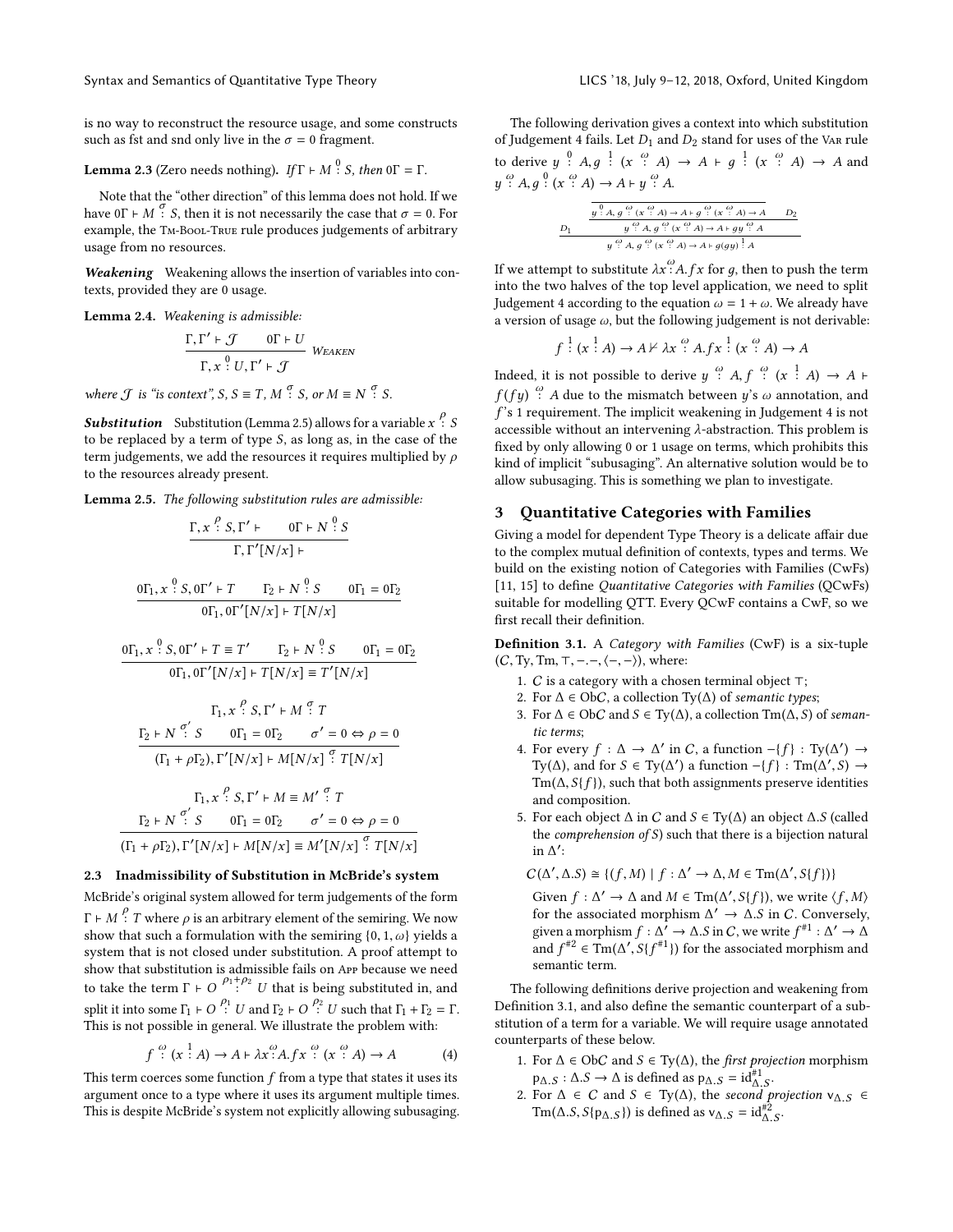- 3. For any  $\Delta, \Delta'$  in  $C, S \in Ty(\Delta)$  and morphism  $f : \Delta' \to \Delta$ , the suggestion of f by  $S$  where  $f : \Delta' \leq f \Rightarrow \Delta S$  is defined as weakening of f by S, wk $(f, S) : \Delta' . S\{f\} \rightarrow \Delta . S$  is defined as  $wk(f, S) = \langle f \circ p_{\Delta',S}\{f\}, V_{\Delta',S}\{f\} \rangle.$ <br>For any  $\Lambda$  in  $C, S \in Tw(\Lambda)$  and  $M \in$
- 4. For any  $\Delta$  in  $C$ ,  $S \in Ty(\Delta)$  and  $M \in Tm(\Delta, S)$ , we define the morphism  $\overline{M}$ ,  $\Delta \rightarrow \Delta S$  as  $\overline{M} = \langle id, M \rangle$ morphism  $\overline{M}$  :  $\Delta \rightarrow \Delta S$  as  $\overline{M} = \langle id \rangle$ ,  $M \rangle$ .

The definition of a Quantitative Category with Families incorporates a CwF, and layers over it facilities for representing contexts, simultaneous substitutions and terms, all with usage information.

<span id="page-5-0"></span>**Definition 3.2.** For a usage semiring  $R$ , an  $R$ -Quantitative Category with Families (R-QCwF) consists of the data:

- 1. A CwF [\(Definition 3.1\)](#page-4-5)  $(C, Ty, Tm, 1, -,-, \langle -, \rangle);$
- 2. A category  $\mathcal{L}$ , whose objects will be used to interpret contexts with resource annotations and whose morphisms will interpret simultaneous substitutions, together with a faithful functor  $U : \mathcal{L} \to \mathcal{C}$ ;
- 3. *(Addition structure)* Let  $\mathcal{L} \times_C \mathcal{L}$  be the pullback of  $\mathcal{L} \stackrel{\cup}{\longrightarrow}$  $C \xrightarrow{U} C$ . We require a functor  $(+): \mathcal{L} \times_C \mathcal{L} \to \mathcal{L}$  such that  $U(\Gamma_1 + \Gamma_2) = U(\Gamma_2)$ . Also, there is an object  $\wedge \in C$  $U(\Gamma_1 + \Gamma_2) = U\Gamma_1$  (= U $\Gamma_2$ ). Also, there is an object  $\diamond \in \mathcal{L}$ such that  $U \diamond = \top$ .
- 4. (Scaling structure) For  $\rho \in R$ , there is a functor  $\rho(-): \mathcal{L} \to \mathcal{L}$ such that  $U(\rho(-)) = U(-)$ .
- 5. (Resourced Terms) For  $\Gamma$  in  $\mathcal L$  and  $S \in \mathrm{Ty}(U\Gamma)$ , there is a collection of semantic resourced terms  $RTm(\Gamma, S)$ , with injective functions  $U_{\Gamma,S}$  : RTm( $\Gamma, S$ )  $\rightarrow$  Tm( $U\Gamma, S$ ). For morphisms  $f : \Gamma' \to \Gamma$ , and types  $S \in \text{Ty}(UT)$ , there is a function  $-(f)$ : RTm(Γ, S)  $\rightarrow$  RTm(Γ', S{f}) such that  $U(Mf) = (UM)Uf$  $U(M{f}) = (UM){Uf}.$
- 6. (Resourced context extension) For  $\Gamma$  in  $\mathcal{L}, \rho \in \mathbb{R}$  and  $S \in$ Ty(UΓ), there is an object Γ.ρS in  $\mathcal L$  such that  $U(\Gamma, \rho S)$  =  $UT.S$  and there exist natural transformations

 $emp_{\pi}$  $\text{emp}_{+}$  :  $\diamond \rightarrow \diamond + \diamond$ :  $\circ \rightarrow \pi \circ$ ext<sub>π</sub> :  $\pi \Gamma.(\pi \rho)S \to \pi(\Gamma. \rho S)$ <br>ext<sub>+</sub> :  $(\Gamma_1 + \Gamma_2).(\rho_1 + \rho_2)S$  $\Gamma$ :  $(\Gamma_1 + \Gamma_2).(\rho_1 + \rho_2)S \rightarrow \Gamma_1.\rho_1S + \Gamma_2.\rho_2S$ 

such that  $U(\text{emp}_{\pi}) = U(\text{emp}_{+}) = \text{id} : \top \to \top$ ,  $U(\text{ext}_{\pi}) = \text{id}$ <br>id and  $U(\text{ext}_{\pi}) = \text{id}$ id, and  $U(\text{ext}_{+}) = id$ .

- 7. Resourced counterparts of the projection, weakening, and term substitution of the underlying CwF:
	- a. For  $\Gamma$  and  $S \in Ty(UT)$ , there is a morphism  $p_{\Gamma,S} : \Gamma.0S \rightarrow$ Γ such that  $U(p_{Γ,S}) = p_{UT,S}$ ;
	- b. For  $\Gamma$  and  $S \in Ty(U\Gamma)$  there exists an element  $v_{\Gamma,S} \in$ RTm(0Γ.1S,  $S\{p_{UT,S}\}\)$  such that  $U(v_{T,S}) = v_{UT,S}$ ;
	- c. For  $f : \Gamma \to \Gamma', \rho \in R$ , and  $S \in \mathrm{Ty}(UT')$  there is a morphism  $wk(f, \rho S) : \Gamma, \rho S \cup \{Uf\} \to \Gamma', \rho S$  such that  $U(\psi(f, \rho S)) = \psi k \cup \{Uf, S\}$ .  $U$ (wk(f,  $\rho S$ )) = wk(Uf, S);
	- d. For  $M \in \text{RTm}(\Gamma_2, S)$  and  $\Gamma_1$  such that  $UT_1 = UT_2$ , there is a morphism  $\overline{\rho M} : \Gamma_1 + \rho \Gamma_2 \rightarrow \Gamma_1 \cdot \rho S$  such that  $U(\overline{\rho M}) = \overline{UM}$ .
	- e. For  $M \in \text{Tm}(U\Gamma, S)$  there is a morphism  $\overline{M} : \Gamma \to \Gamma.0S$ such that  $U(\overline{M}) = \overline{M}$ .

Note that 7d does not imply 7e in this definition. As noted after [Lemma 2.2,](#page-3-0) it is not possible to go from unresourced terms to resourced terms.

The following proposition highlights the fact that the usage information present in QTT/QCwFs is a refinement of the usual structure of Type Theory. It is possible to completely ignore this refinement and interpret the system in any model of Type Theory. In [Section 4](#page-6-0) we present non-trivial models that use realisability information to model the refinements brought about by the usage annotations.

Proposition 3.3 (Trivial QCwFs). Let R be any usage semiring. Every Category with Families  $(C, Ty, Tm, 1, -,-, \langle -, - \rangle)$  yields an  $R$ - $QCwF$  with  $\mathcal{L} = C$  and RTm = Tm.

As would be expected, the syntax of QTT also forms a model in the sense of R-QCwFs:

Proposition 3.4 (Syntactic Model). The syntax of QTT forms a QCwF, where the underlying CwF is built from (equivalence classes of) 0-usage annotated contexts, simultaneous substitutions, types, and terms in the  $\sigma = 0$  fragment. Objects of  $\mathcal L$  are equivalence classes of usage annotated contexts, and RTm(Γ, S) consists of equivalence classes of terms in the  $\sigma = 1$  fragment.

Type Formers [Definition 3.2](#page-5-0) only defines enough structure to interpret the construction of contexts and the Var and Conv rules. We must stipulate the existence of further structure if we wish to interpret the function, tensor product, boolean, and universe types. Each of these follows the same pattern as the definition of QCwFs. We first require the standard structure on the CwF for the type former without resource restrictions, and then we define a corresponding refined structure for resourced semantic terms that maps back to the unresourced version via  $U$ . To conserve space, we only do the case for dependent function types in detail.

<span id="page-5-1"></span>Definition 3.5. A CwF C supports dependent products with usage *information* if for all  $\Delta \in ObC$ ,  $S \in Ty(\Delta)$ ,  $T \in Ty(\Delta.A)$ , and  $\pi \in R$ , there exists a semantic type  $\Pi \pi ST \in Ty(\Delta)$  with a bijection  $\Lambda$ : Tm( $\Delta$ .S, T) ≅ Tm( $\Delta$ ,  $\Pi \pi ST$ ), all natural in  $\Delta$ .

For  $\Delta$ , S and T as in [Definition 3.5,](#page-5-1) and  $M \in \text{Tm}(\Delta, \Pi \pi S T)$ and  $N \in \text{Tm}(\Delta, S)$ , we define  $App_{\Delta, S,T}^{00}(M, N) \in \text{Tm}(\Delta, T\{\overline{N}\})$  as  $App_{\Delta,S,T}^{00} = (\Lambda^{-1}(M))\{\overline{N}\}\.$  This is used to interpret application in the  $\Lambda, S, T$  of technology of OTT, the superceptivi indication that hath the the  $\sigma = 0$  fragment of QTT, the superscript indicating that both the function and argument are in this fragment. To interpret abstraction function and argument are in this fragment. To interpret abstraction and application when  $\sigma = 1$ , we need a further definition:

**Definition 3.6.** A QCwF  $(L, C, ...)$  supports dependent products with usage information if the CwF C supports dependent products with usage information [\(Definition 3.5\)](#page-5-1), and there is an bijection  $\Lambda_{\mathcal{L}} = \Lambda \circ U$  and  $U \circ \Lambda_{\mathcal{L}}^{-1} = \Lambda^{-1} \circ U$ .  $\Lambda^{\mathcal{L}}$ : RTm(Γ. $\pi S$ , T)  $\cong$  RTm(Γ, Π $\pi S$ T), natural in Γ such that  $U \circ$ 

To interpret application in the  $\sigma = 1$  fragment, we need two derived operations. When both premises are in the  $\sigma = 1$  fragment, we will have  $M \in \text{RTm}(\Gamma_1, \Pi \pi S T)$  and  $N \in \text{RTm}(\Gamma_2, S)$ , such that  $UT_1 = UT_2$ , and we define

$$
App^{11}_{\Gamma_1, \Gamma_2, \pi, S, T}(M, N) =
$$
  

$$
\Lambda^{-1}_{\Gamma_1, \pi, S, T}(M) \{\overline{\pi N}\} \in \text{RTm}(\Gamma_1 + \pi \Gamma_2, T\{\overline{UN}\})
$$

When the argument is erased we have  $\pi = 0$ ,  $M \in RTm(\Gamma_1, \Pi 0ST)$ <br>and  $N \in Tm(\Pi \Gamma S)$  and we define and  $N \in \text{Tm}(U\Gamma, S)$ , and we define

$$
App_{\Gamma,S,T}^{10}(M,N) = \Lambda_{\Gamma,0,S,T}^{-1}(M)\{\overline{N}\} \in \text{RTm}(\Gamma, T\{U\overline{N}\})
$$

We have  $U(App^{1x}(M, N)) = App^{00}(UM, UN)$ , for  $x \in \{0, 1\}$ , part of the semantic counterpart of Lemma 2.2 of the semantic counterpart of [Lemma 2.2.](#page-3-0)

The required structure for the remaining type formers is similar, albeit for the Set type, where we do not require any usage annotation refined counterpart.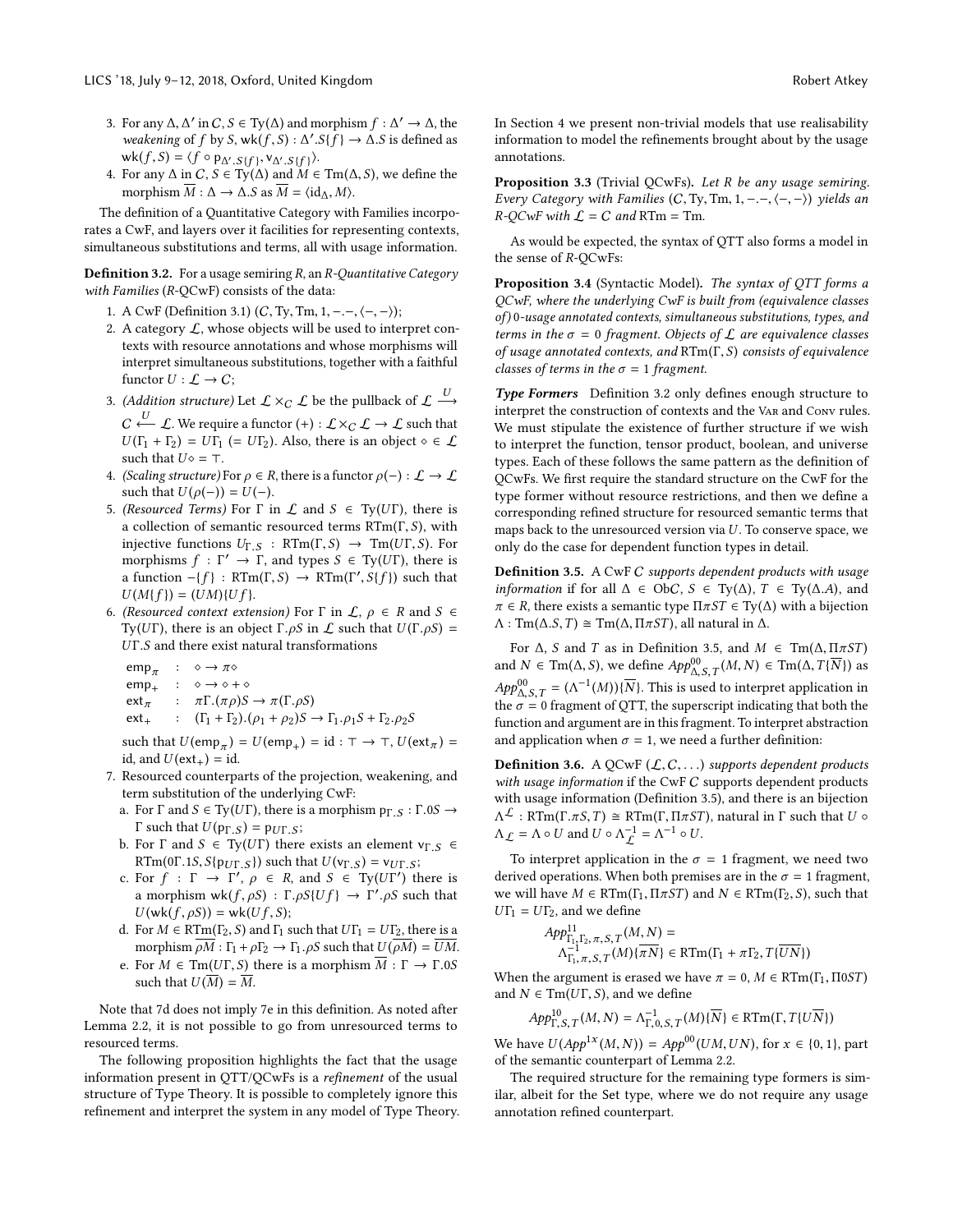Interpretation of OTT in a OCwF We follow Hofmann [\[15\]](#page-9-19)'s presentation of the interpretation of Type Theory in CwF by first defining a partial interpretation of the presyntax, and then showing that this interpretation is well defined on well typed presyntax. For contexts with all annotations 0, types, and terms in the  $\sigma = 0$ fragment, the interpretation is as it is for unannotated Type Theory. This fragment is self contained by [Lemma 2.3.](#page-4-2)

To interpret contexts with resource annotations, and terms in the  $\sigma = 1$  fragment, we use the additional structure. We interpret precontexts with resource annotations,  $\Gamma$  as objects  $\llbracket \Gamma \rrbracket$  of  $\mathcal L$  and simultaneously partially define two families of morphisms for splitting and distributing resource annotations, using the emp and ext morphisms of the QCwF.

$$
\begin{aligned}\n\mathbf{s}_{\Gamma_1, \Gamma_2} & \colon & \left[ \Gamma_1 + \Gamma_2 \right] \to \left[ \Gamma_1 \right] + \left[ \Gamma_2 \right] \\
\mathbf{d}_{\pi, \Gamma} & \colon & \left[ \pi \Gamma \right] \to \pi \left[ \Gamma \right]\n\end{aligned}
$$
\nThese morphisms "rearrange" the interpretations of contexts to

allow the use of the categorical combinators that interpret terms. In the realisability semantics in [Section 4,](#page-6-0) they will be directly interpreted as rearrangement of resources.

Preterms in the  $\sigma = 1$  fragment are partially assigned interpretations with respect to some type assignment ∆ (i.e. a precontext without usage annotations). The interpretation  $\llbracket \Delta; M \rrbracket$  yields a pair  $(\Gamma, t)$  of a precontext with usage annotations matching the variables and types in  $\Delta$ , and a resourced semantic term  $t$ . We write  $[[T]; M]$  for the partial assignment of resourced semantic terms to preterms such that the usage annotations returned by the interpretation match the precontext Γ. The actual interpretation of preterms is defined by induction over their structure, using  $v_{\Gamma,S}$ and wk( $f$ ,  $\rho S$ ) to interpret variables and the appropriate structure for each type's introduction and elimination rules.

Soundness of the interpretation is stated as the following theorem, similar to [\[15\]](#page-9-19). The challenge in proving this theorem is in showing that weakening and substitution are soundly interpreted in the  $\sigma = 1$  fragment. This is accomplished by showing that their interpretations are tracked by the interpretations of weakening and substitution in the underlying CwF.

**Theorem 3.7.** 1. If 
$$
\Gamma
$$
  $\vdash$ , then  $[\![\Gamma]\!]$  is an object of  $\mathcal{L}$ ;  
2. If  $\Gamma \vdash S$ , then  $[\![\Gamma \cdot S]\!]$  is an element of  $\text{Tr}([I][\![\Gamma]\!])$ .

2. If 
$$
\Gamma \vdash S
$$
, then  $[\![\Gamma; S]\!]$  is an element of  $\text{Ty}(U[\![\Gamma]\!])$ ;  
3. If  $\Gamma \vdash S \equiv T$ , then  $[\![\Gamma : S]\!] = [\![\Gamma : T]\!]$ .

3. If  $\Gamma \vdash S \equiv T$ , then  $\lbrack\lbrack \Gamma; S \rbrack \rbrack = \lbrack\lbrack \Gamma; T \rbrack$ ;

- 4. If  $\Gamma \vdash M \overset{0}{\vdots} S$ , then  $\llbracket \Gamma; M \rrbracket$  is an element of  $\text{Tr}(U \llbracket \Gamma \rrbracket, \llbracket \Gamma; S \rrbracket)$ ;
- 5. If  $\Gamma \vdash M \equiv N^0$  S, then  $\llbracket \Gamma; M \rrbracket = \llbracket \Gamma; N \rrbracket$ .
- 6. If  $\Gamma \vdash M \stackrel{1}{\vdots} S$ , then  $[\![\Gamma]\!]; M\!]$  is an element of  $\mathrm{RTm}([\![\Gamma]\!], [\![\Gamma; S]\!])$ ;
- 7. If  $\Gamma \vdash M \equiv N^{\frac{1}{2}} S$ , then  $[\![ [\Gamma]; M ]\!] = [\![ [\Gamma]; N ]\!]$ .

Comparing R-QCwFs to other models Vákár [\[35\]](#page-9-13) gives a categorical semantics for linear dependent Type Theory with split contexts as we described in [Section 2.1.](#page-0-1) His models consist of indexed symmetric monoidal closed categories  $H: C^{op} \to \text{SMCCat}$ <br>with a comprehension structure. In contrast to OCwEs, Válcár, with a comprehension structure. In contrast to QCwFs, Vákár's models permit more freedom in choosing how to interpret linear types and linearity; there is no requirement that every construct in the linear portion erases to a non-linear representative, as QCwFs require via the U functor. QCwFs are intended to model a situation like QTT where we wish to remain with normal Type Theory for the purposes of reasoning at the type level, and allow unrestricted appearance of terms in types, but we also wish to be able to give resource-aware realisations of programs. We substantiate this claim

in the next section with realisability models of QTT. We suspect that QCwFs are more specific in that every QCwF (augmented with a ⊗-product type former) forms one of Vákár's indexed symmetric monoidal categories.

## <span id="page-6-0"></span>4 Realisability Models of QTT

In our informal descriptions of QTT and QCwFs, we have distinguished between the erased and present, or resourced and unresourced fragments of the system. We make this distinction formal by constructing realisability models of QTT. Resource sensitive computational content will be represented in the model by realisers from a R-Linear Combinatory Algebras, a refinement of Abramsky, Haghverdi and Scott's Linear Combinatory Algebras [\[3\]](#page-9-20).

### 4.1 R-Linear Combinatory Algebras

R-Linear Combinatory Algebras (R-LCAs) are extensions of BCIalgebras:

**Definition 4.1.** A BCI-algebra  $(\mathcal{A}, (\cdot), B, C, I)$  comprises a set  $\mathcal{A}$ , a binary operation  $\left(\cdot\right)$  (called "application", and written left associatively), and  $B, C, I \in \mathcal{A}$ , such that  $B \cdot x \cdot y \cdot z = x \cdot (y \cdot z)$ ,  $C \cdot x \cdot y \cdot z = x \cdot z \cdot y$ , and  $I \cdot x = x$ .

BCI-algebras are the untyped counterpart of a Hilbert style axiomatisation of the  $\sim$  fragment of Linear Logic, analogous to the S and  $K$  combinators for minimal implicational logic. We think of the elements of  $A$  as "computational widgets" that can be connected to one another via application. The  $B, C, I$  combinators are a basis for linear implication,  $\sim$ , allowing composition (*B*), exchange (*C*), and identity  $(I)$ .

BCI-algebras are combinatorily complete: given an expression  $M$  with variables and the combinators that contains a variable  $x$ exactly once, there is an expression  $\lambda^* x.M$  that does not contain<br>x, such that  $(\lambda^* x.M) \cdot N - M[N/x]$ . Using this fact, we define an x, such that  $(\lambda^* x.M) \cdot N = M[N/x]$ . Using this fact, we define an n-ary tupling operation: n-ary tupling operation:

<span id="page-6-2"></span>**Definition 4.2.** Let  $p_1, \ldots, p_n$  be elements of a BCI-algebra. Define their tupling  $[p_1, \ldots, p_n] = \lambda^* q$ .  $q \, p_1 \ldots p_n$ . We use the no-<br>tation let  $[x, \ldots, x] = p$  in a for  $p(\lambda^* x, \ldots, \lambda^* x, a)$  to represent tation let  $[x_1, \ldots, x_n] = p$  in q for  $p(\lambda^* x_1, \ldots, \lambda^* x_n, q)$  to represent<br>pattern matching decomposition of tuples pattern matching decomposition of tuples.

<span id="page-6-1"></span>**Example 4.3** (Graph Models). Let *D* be a set isomorphic to  $\mathbb{N}$  +  $D \times D$  (for example, finite binary trees with natural numbers at the leaves). We elide the injections into  $D$  and just write  $n$  for a natural number in  $D$  and  $\langle a, b \rangle$  for an element of  $D$  made from a pair of elements of D. The powerset of D,  $P(D)$ , can be endowed with the structure of a BCI-algebra with booleans. Define application to be:

$$
\alpha \cdot \beta = \{b \mid \exists a. \langle a, b \rangle \in \alpha, a \in \beta\}
$$

Application interprets  $\alpha$  as a set of pairs describing the graph of a function. Each pair in the graph can make a single observation of function. Each pair in the graph can make a single observation of  $\beta$  to produce a single output observation. This is linear application; compare to Scott's  $P(\omega)$  model that allows a finite but arbitrary number of observations of the input [\[31\]](#page-9-21). The B, C, and I combinators are defined by the appropriate graphs:

$$
B = \{ \langle \langle b, c \rangle, \langle \langle a, b \rangle, \langle a, c \rangle \rangle \rangle \mid a, b, c \in D \}
$$
  
\n
$$
C = \{ \langle \langle b, \langle a, c \rangle \rangle, \langle a, \langle b, c \rangle \rangle \rangle \mid a, b, c \in D \}
$$
  
\n
$$
I = \{ \langle a, a \rangle \mid a \in D \}
$$

<span id="page-6-3"></span>Example 4.4 (Geometry of Interaction). Abramsky et al.'s Geometry of Interaction (GoI) situations supply a large range of BCIalgebras. For concreteness, we explain the partial functions GoI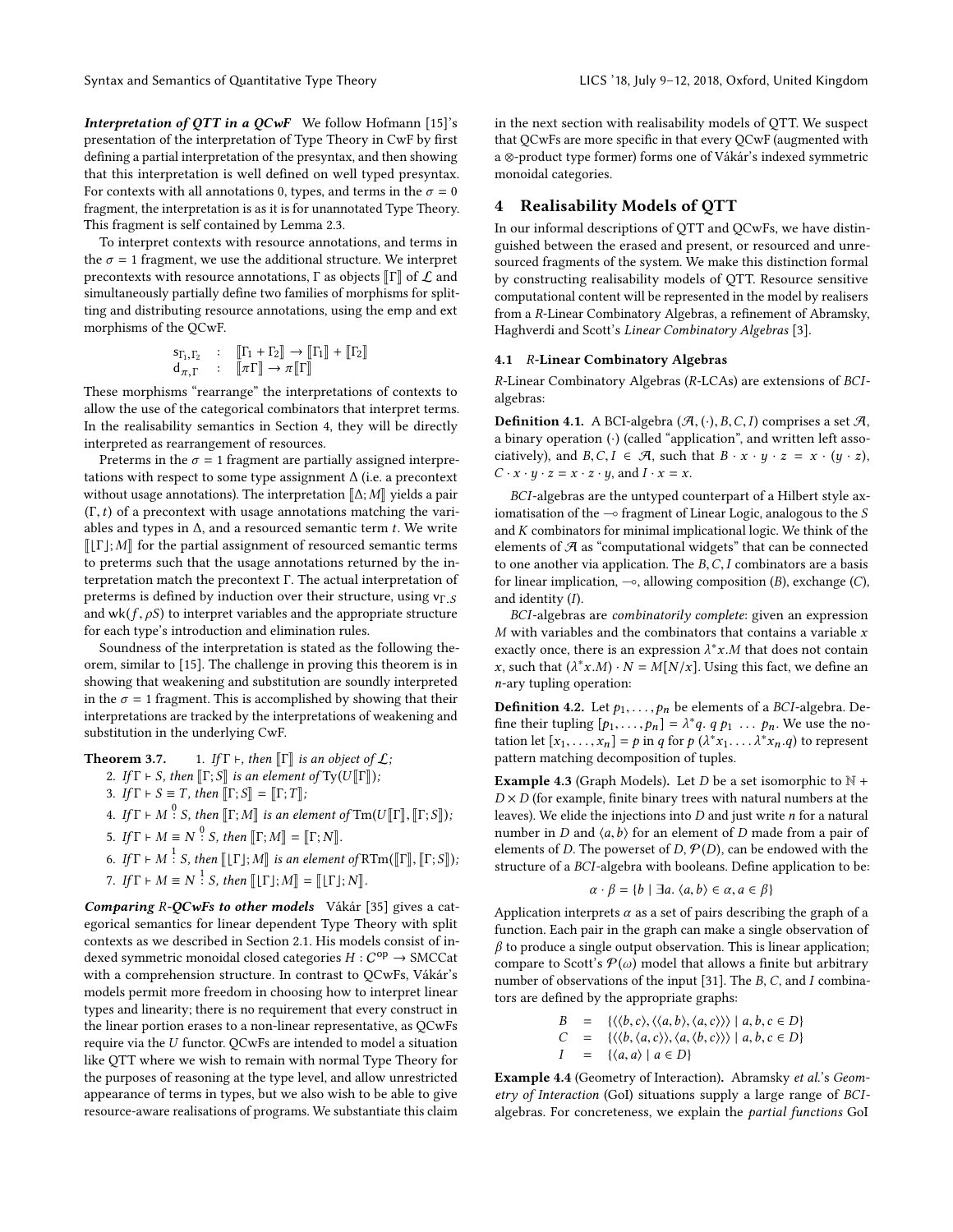situation in detail. Let  $D$  be as in [Example 4.3.](#page-6-1) The set of partial functions  $D \rightarrow D$  can be endowed with the structure of a BCI-algebra. We think of elements of this algebra as memoryless computational devices that input and (possibly) output messages represented as elements of D. Define application to be:

$$
p \cdot q = p_{00} \cup (p_{01}; q; (p_{11}; q)^*; p_{10})
$$

where we treat partial functions as subsets of  $D \times D$ ,  $p_{ij} = \{(a, b) \mid$  $(\langle i, a \rangle, \langle j, b \rangle) \in p$ , and we use the standard combinators for relations. Conceptually, we are thinking of  $p$  as having two ports, 0 and 1, that are connected to the environment and to  $q$ , respectively. Messages come in the 0 port and are either responded to  $(p_{00})$  or are forwarded to q via  $p_{01}$ , which may result in a dialogue,  $(p_{11};q)^*$ , before being forwarded back to the environment<br>by the We exploit the fact that we can tag messages in D with 0 by  $p_{10}$ . We exploit the fact that we can tag messages in D with 0 or 1 to encode the multiplexing of  $p$ 's messages. The combinator  $I = \{(\langle 0, x \rangle, \langle 1, x \rangle) \mid x \in D\} \cup \{(\langle 1, x \rangle, \langle 0, x \rangle) \mid x \in D\}$  – it forwards messages from the environment to its argument, and from its argument to the environment. The  $B$  and  $C$  combinators do similar, if more involved, routing. Abramsky notes [\[2\]](#page-9-22) that the relations involved for the BCI combinators are always symmetric, yielding a model of reversible computation. However, we will see below in [Example 4.12](#page-7-0) that the structure required for the boolean type will break this reversibility.

Another GoI situation that is suitable for modelling QTT is the resumptions model presented by Abramsky et al. [\[3\]](#page-9-20). In this model, the combinators are no longer necessarily memoryless, and can update their behaviour based on previous inputs. Abramsky has drawn attention to the relationship between this model and concurrency models [\[1\]](#page-9-23). Hoshino et al. [\[17\]](#page-9-24) have used the "memoryful" aspect of this situation to further allow for effectful computations. An exciting avenue of future research will be to examine the implications of this model for an effectful QTT.

Definition 4.5 (R-Linear Combinatory Algebra). Let <sup>R</sup> be a usage semiring. An R-Linear Combinatory Algebra (R-LCA) is a BCIalgebra  $(\mathcal{A}, (\cdot), B, C, I)$  with a function  $!_{\rho} : \mathcal{A} \rightarrow \mathcal{A}$ , for all  $\rho \in R$ and elements  $K, W_{\pi \rho}, D, \delta_{\pi \rho}, F_{\rho} \in \mathcal{A}$ , such that:

$$
K \cdot x \cdot \log_{\alpha} x \cdot \log_{\alpha} x \cdot \log_{\alpha} x \cdot \log_{\alpha} x = x \cdot \log_{\alpha} x \cdot \log_{\alpha} x \cdot \log_{\alpha} x \cdot \log_{\alpha} x \cdot \log_{\alpha} x \cdot \log_{\alpha} x \cdot \log_{\alpha} x \cdot \log_{\alpha} x \cdot \log_{\alpha} x \cdot \log_{\alpha} x \cdot \log_{\alpha} x \cdot \log_{\alpha} x \cdot \log_{\alpha} x \cdot \log_{\alpha} x \cdot \log_{\alpha} x \cdot \log_{\alpha} x \cdot \log_{\alpha} x \cdot \log_{\alpha} x \cdot \log_{\alpha} x \cdot \log_{\alpha} x \cdot \log_{\alpha} x \cdot \log_{\alpha} x \cdot \log_{\alpha} x \cdot \log_{\alpha} x \cdot \log_{\alpha} x \cdot \log_{\alpha} x \cdot \log_{\alpha} x \cdot \log_{\alpha} x \cdot \log_{\alpha} x \cdot \log_{\alpha} x \cdot \log_{\alpha} x \cdot \log_{\alpha} x \cdot \log_{\alpha} x \cdot \log_{\alpha} x \cdot \log_{\alpha} x \cdot \log_{\alpha} x \cdot \log_{\alpha} x \cdot \log_{\alpha} x \cdot \log_{\alpha} x \cdot \log_{\alpha} x \cdot \log_{\alpha} x \cdot \log_{\alpha} x \cdot \log_{\alpha} x \cdot \log_{\alpha} x \cdot \log_{\alpha} x \cdot \log_{\alpha} x \cdot \log_{\alpha} x \cdot \log_{\alpha} x \cdot \log_{\alpha} x \cdot \log_{\alpha} x \cdot \log_{\alpha} x \cdot \log_{\alpha} x \cdot \log_{\alpha} x \cdot \log_{\alpha} x \cdot \log_{\alpha} x \cdot \log_{\alpha} x \cdot \log_{\alpha} x \cdot \log_{\alpha} x \cdot \log_{\alpha} x \cdot \log_{\alpha} x \cdot \log_{\alpha} x \cdot \log_{\alpha} x \cdot \log_{\alpha} x \cdot \log_{\alpha} x \cdot \log_{\alpha} x \cdot \log_{\alpha} x \cdot \log_{\alpha} x \cdot \log_{\alpha} x \cdot \log_{\alpha} x \cdot \log_{\alpha} x \cdot \log_{\alpha} x \cdot \log_{\alpha} x \cdot \log_{\alpha} x \cdot \log_{\alpha} x \cdot \log_{\alpha} x \cdot \log_{\alpha} x \cdot \log_{\alpha} x \cdot \log_{\alpha} x \cdot \log_{\alpha} x \cdot \log_{\
$$

We also require that, for all  $x, y \in \mathcal{A}$ ,  $!_0 x = !_0 y$ .

The condition that  $!_0x = 1_0y$  ensures that we have a canonical representation of erased data in our models. Abramsky et al.'s original LCAs correspond to R-LCAs for the trivial one-element semiring, without this condition. Given an LCA, we can build an *R*-LCA for the *R* = {0, 1,  $\omega$ } semiring:

**Proposition 4.6.** Let  $(\mathcal{A}, (\cdot), B, C, I, \cdot, K, W, D, \delta, F)$  be an LCA. We can construct a  $\{0, 1, \omega\}$ -LCA over  $(\mathcal{A}, (\cdot), B, C, I)$  with  $\iota_0 x = I$ ,  $\iota_1 x =$ x and  $!_{\omega}x = !x$ .

Example 4.7. In the graph model of [Example 4.3,](#page-6-1) let us write  $[a_1, \dots, a_n]$  to stand for a representation of lists as right-nested tuples:  $\langle a_1, \cdots, a_n, 0 \rangle \cdots$ . We (partially) define the appending of two elements of  $D$  as:

$$
\begin{array}{rcl}\n\langle a, a' \rangle + a'' & = & \langle a, a' + a'' \rangle \\
0 + a'' & = & a''\n\end{array}
$$

where  $n + a$  is undefined for  $n \neq 0$ . We similarly define a list membership predicate  $a \in b$ . Now we define

$$
!p = \{ [a_1, \cdots, a_n] \mid a_1, \ldots, a_n \in p \}
$$

and

$$
K = \{(a, \langle [], a \rangle) \mid a \in A\}
$$
  
\n
$$
W = \{ \langle \langle a_1, \langle a_2, b \rangle \rangle, \langle a_1 + a_2, b \rangle \rangle \mid a_1, a_2, b \in A \}
$$
  
\n
$$
D = \{ \langle [a], a \rangle \mid a \in A \}
$$
  
\n
$$
\delta = \{ \langle a_1 + \cdots + a_n, [a_1, \ldots, a_n] \rangle \mid a_1, \ldots, a_n \in A \}
$$
  
\n
$$
F = \{ \langle f, \langle a, [b_1, \ldots, b_n] \rangle \rangle \mid \forall b_i. \exists c. \ c \in a \land \langle c, b_i \rangle \in f \}
$$

Example 4.8. Following Abramsky et al., exponentials in the partial functions GoI model are given by  $!p = \{(\langle n, x \rangle, \langle n, y \rangle \mid (x, y) \in$ p}. Thinking of partial functions  $D \to D$  as having I/O ports, exponentiation multiplexes N-many ports through a single port by tagging messages with a port number. The  $K, W, D, \delta, F$  combinators are all defined by manipulating the port numbers to perform the required routing. See Abramsky et al. for details [\[3\]](#page-9-20).

Another source of R-LCAs for the natural number semiring is given by taking a BCI-algebra and representing duplicated resources by tupling:

**Proposition 4.9.** Every BCI-algebra  $(\mathcal{A}, (\cdot), B, C, I)$  can be given the structure of an  $(\mathbb{N}, +, \times, 0, 1)$ -LCA, where  $!_n$  is defined by duplication:  $!_nx = [x, \ldots, x]$ , using tupling [\(Definition 4.2\)](#page-6-2).

We also require structure to model the datatype of booleans:

<span id="page-7-1"></span>**Definition 4.10.** An *BCI*-algebra  $\mathcal{A}_0 \subseteq \mathcal{A}$  has booleans if there are elements  $T, F \in \mathcal{A}$  and a function  $E : \mathcal{A} \times \mathcal{A} \to \mathcal{A}$  such that  $E(p,q) \cdot T = p$  and  $E(p,q) \cdot F = q$ .

Example 4.11. In the Graph Model of [Example 4.3,](#page-6-1) booleans are represented by  $T = \{1\}$  and  $F = \{0\}$  and

$$
E(\alpha, \beta) = \{ \langle 1, x \rangle \mid x \in \alpha \} \cup \{ \langle 0, x \rangle \mid x \in \beta \}
$$

<span id="page-7-0"></span>Example 4.12. Booleans are represented in the partial functions GoI situation algebra [\(Example 4.4\)](#page-6-3) by  $T(x) = \langle 1, x \rangle$ ,  $F(x) = \langle 0, x \rangle$ , and:

$$
E(p,q)\langle 0,x \rangle = \langle 1,x \rangle
$$
  
\n
$$
E(p,q)\langle 1,\langle 1,x \rangle \rangle = \langle 0,p(x) \rangle
$$
  
\n
$$
E(p,q)\langle 1,\langle 0,x \rangle \rangle = \langle 0,q(x) \rangle
$$

That is,  $E(p, q)$  forwards its input to its argument, which tags it with 1 or 0 depending on whether it is true or folse. On its return to with 1 or 0 depending on whether it is true or false. On its return to  $E(p,q)$ , the appropriate one of p or q is applied before forwarding to the environment. Note that the relations described by  $E(p,q)$ are not symmetric, indicating the irreversible nature of following a conditional—there is no general way of working out whether the conditional was true or false given the final output. An interesting avenue for future work is to formulate a version of QTT with a type of reversible booleans, yielding a calculus of dependently typed reversible computation.

### 4.2 R-QCwFs from R-LCAs

We now fix an R-LCA with booleans and describe how to use it to give a realisability model of QTT that makes use of the resource information from the types. Hoshino [\[16\]](#page-9-25) has already investigated assemblies over BCI-algebras and LCAs in the simply typed setting. Here, we extend this analysis to dependent types.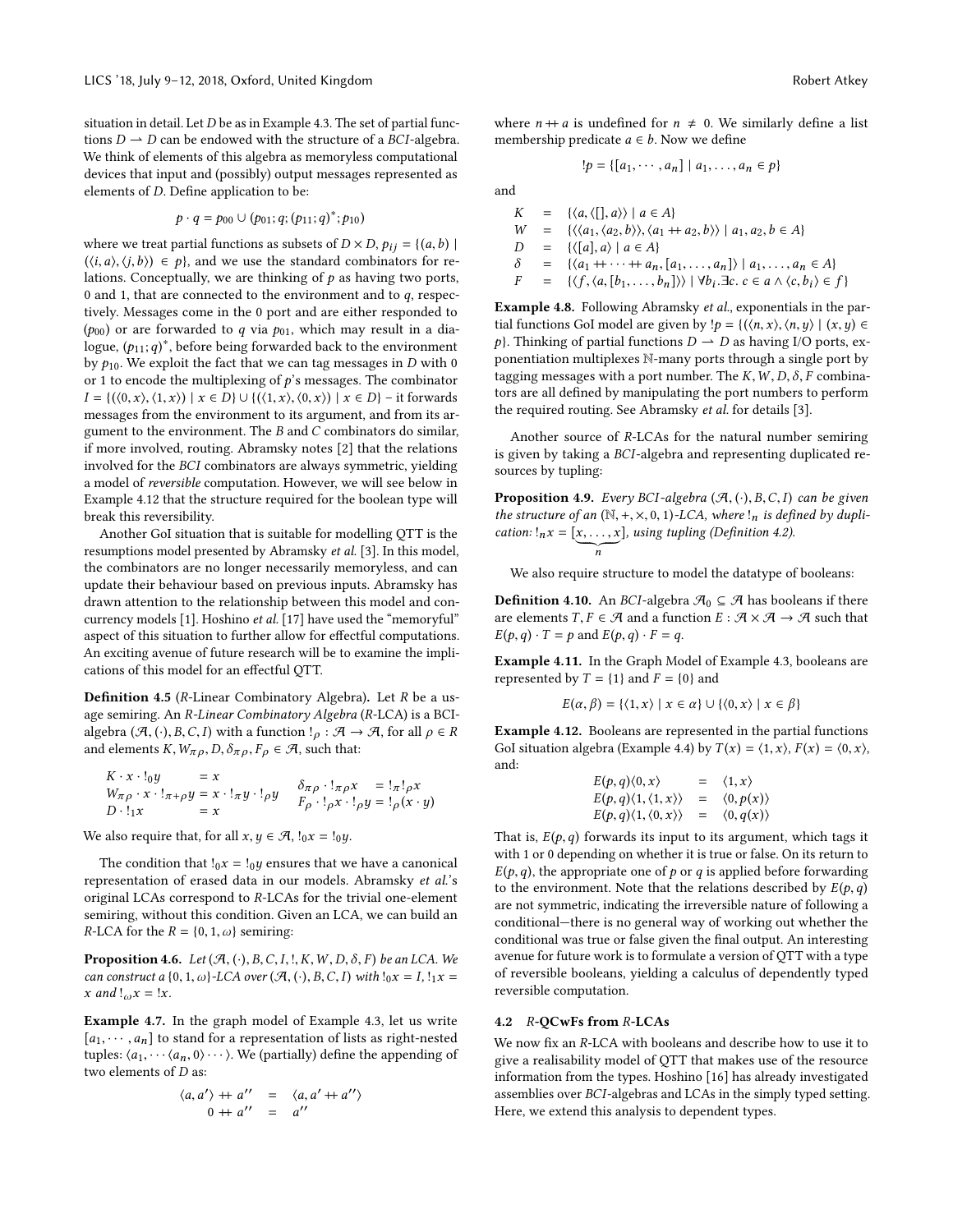**Interpreting Contexts as Assemblies** For the category  $\mathcal{L}$  for interpreting contexts and simultaneous substitutions between them, we use the standard notion of the category of Assemblies (see, e.g., Longley and Normann [\[22\]](#page-9-26), §3.3.6). An assembly  $\Gamma$  is a pair<sup>[1](#page-8-0)</sup> of a set |Γ| of extensional meanings, and a binary relation  $\models_{\Gamma} \subseteq \mathcal{A} \times |\Gamma|$ such that for all  $\gamma \in \Gamma$ , there is at least one  $a \in \mathcal{A}$  such that  $a \models_{\Gamma} \gamma$ . The idea is that the relation  $a \models_{\Gamma} \gamma$  indicates that a is an implementation of the extensional meaning  $\gamma$ . A morphism between assemblies  $(|\Gamma|, |\equiv_{\Gamma})$  and  $(|\Gamma'|, |\equiv_{\Gamma'})$  is a function  $f : |\Gamma| \to |\Gamma'|$  that is realizable; there exists an  $g \in \mathcal{F}$  such that for all  $y \in |\Gamma|$  and is realisable: there exists an  $a_f \in \mathcal{A}$  such that for all  $\gamma \in |\Gamma|$  and  $a_Y$ , if  $a_Y \models_{\Gamma} Y$ , then  $a_f \cdot a_Y \models_{\Gamma'} f(Y)$ . These definitions yield a category, using the combinator  $I$  to realise identities, and  $B$  to realise composition. We use the usual category of sets and functions for our CwF C. The functor  $U : \mathcal{L} \to C$  projects out the underlying sets and functions.

Scaling of an assembly  $\Gamma = (|\Gamma|, |\equiv_{\Gamma})$  yields an assembly with  $|\pi \Gamma| = |\Gamma|$ , and the realisability relation is defined by:  $x \models_{\pi \Gamma} \gamma$ iff  $\exists y.x = !_{\pi} y \wedge y \models_{\Gamma} \gamma$ . Addition of assemblies  $\Gamma_1 = (|\Gamma|, \models_{\Gamma_1})$ and  $\Gamma_2 = (\vert \Gamma \vert, \vert \mp \Gamma_2)$  (note that they have the same underlying set)<br>is defined as  $\Gamma_2 + \Gamma_2$  ( $\Gamma_1 \vert \pm \Gamma_2$ ) where  $\chi \vert \pm \Gamma_2$ ,  $\Gamma_1$  is defined as  $\Gamma_2 + \Gamma_2 = (\vert \Gamma \vert, \vert \pm \Gamma_2)$ , where  $\chi \vert \pm \Gamma_2$ ,  $\Gamma_1$  if the is defined as  $\Gamma_1 + \Gamma_2 = (|\Gamma|, |\Xi_{\Gamma_1 + \Gamma_2})$ , where  $x \models_{\Gamma_1 + \Gamma_2} \gamma$  iff there exist y, z such that  $x = [y, z]$  and  $y \models_{\Gamma_1} y$  and  $z \models_{\Gamma_2} y$ . Scaling and addition of intensional interpretations of contexts does not affect the underlying meaning but does affect the computational resources available. The empty context  $\diamond$  is interpreted using the assembly  $\diamond = (\{*\}, \models \diamond)$ , where  $x \models \diamond * \text{ iff } x = I$ . The morphisms  $\text{emp}_+ : \diamond \to \diamond + \diamond$  and  $\text{emp}_{\pi} : \diamond \to \pi \diamond$  are the identity as functions, and are realised by elimination of the  $I$  combinator by treating it as a zero-element tuple. as a zero-element tuple.

Intepreting Types as Families of Assemblies The formation of types has no computational content, hence no realisers, but types do describe how their own extensional inhabitants are realised. Thus we interpret types as families of assemblies indexed over a set, not an assembly. Given a set  $\Delta$ , the collection Ty( $\Delta$ ) of semantic types consists of ∆-indexed collections of assemblies:  $\{(|S(\delta)|, \models_{S(\delta)})\}_{\delta \in \Delta}$ .

Unresourced Semantic Terms For a set  $\Delta$  and a family of assemblies *S* ∈ Ty( $\Delta$ ), the semantic terms Tm( $\Delta$ , *S*) comprise functions of type  $\forall \delta \in \Delta$ . |S( $\delta$ )|, ignoring the realisability information in S. The rest of the CwF structure on  $C$  is now standard [\[15\]](#page-9-19).

**Resourced Context Extension** Given an assembly ( $|\Gamma|, \models_{\Gamma}$ ), a family of assemblies  $S \in Ty(|\Gamma|)$  and a usage  $\rho \in R$ , the set-theoretic part of context extension is defined as  $|\Gamma.\rho S| = \{(y, s) | y \in |\Gamma|, s \in$  $|S(y)|$ . The realisability relation  $\models_{\Gamma, \rho S}$  is:

$$
x \models_{\Gamma, \rho S} (\gamma, s) \quad \text{iff} \quad \exists y, z. \ x = [y, !_{\rho} z] \land y \models_{\Gamma} \gamma \land z \models_{S(\gamma)} s
$$

Note the use of  $\mu$  to ensure that there are enough computational recourses provided to estisfy the promise mode. The petural trans resources provided to satisfy the promise made. The natural transformations  $ext_+ : (\Gamma_1 + \Gamma_2).(\rho_1 + \rho_2)S \rightarrow \Gamma_1.\rho_1S + \Gamma_2.\rho_2S$  and  $ext_{\pi}: \pi \Gamma \cdot \pi \rho S \to \pi(\Gamma \cdot \rho S)$  are both the identity as functions, and are realised by rearrangement of tupling.

Resourced Semantic Terms For an assembly Γ and a family of assemblies  $S \in Ty(UT)$ , the resource semantic terms from  $\Gamma$  to  $S$ 

consist of functions that are tracked by some realiser in  $\mathcal{A}$ :

$$
RTm(\Gamma, S) = \{f : \forall \gamma \in |\Gamma|, |S(\gamma)| \mid
$$
  

$$
\exists x. \forall \gamma \in |\Gamma|, y \in \mathcal{A}. y \models_{\Gamma} \gamma \Rightarrow x \cdot y \models_{S(\gamma)} f(\gamma) \}
$$

Part (7) of [Definition 3.2](#page-5-0) is now fulfilled by giving R-LCA "programs" that realise the necessary resource rearrangement for each combinator. For example, variables  $v_{\Gamma,S} \in \mathrm{RTm}(0\Gamma.1S, S\{p_{UT,S}\})$ are realised by using  $K$  to discard the context, and  $D$  to "derelict" away the  $!_1$  application.

Dependent Function Types Finally, we must give realisability interpretations for the type formers. For space, we only treat the case of function types. For a set ∆, the underlying sets of the function space family of assemblies consists of the realisable functions:

$$
|\Pi \pi ST(\delta)| = \{ f : \forall s \in |S(\delta)|. |T(\delta, s)| \mid
$$
  

$$
\exists x. \forall s, y. y \models_{S(\delta)} s \Rightarrow x \cdot !_{\pi} y \models_{T(\delta, s)} f(s) \}
$$

Note the use of  $\mathcal{F}_{\pi}$  to model the fact that the function's realiser is given  $\pi$  many copies of the input. The bijection A is realised using given  $\pi$ -many copies of the input. The bijection  $\Lambda$  is realised using currying and uncurrying in the BCI-algebra. See Hoshino [\[16\]](#page-9-25).

For the remaining type formers: booleans are realised using the structure we stipulated in [Definition 4.10.](#page-7-1) Dependent tensor product types are realised using tuples and  $\pi$ . The universe of small<br>types is interpreted as the (large) set of families of small assemblies types is interpreted as the (large) set of families of small assemblies.

### 5 Related Work

In our introductory section we have already described the main predecessors of this work. In the split context tradition, where intuitionistic and linear types are kept separate, the original work is Cervesato and Pfenning's [\[9\]](#page-9-11) Linear Logical Framework, which Vákár [\[35\]](#page-9-13) provided a categorical semantics for; Krishnaswami et al. [\[18\]](#page-9-12) also investigated a variant of the split context system, also based on Benton's Linear Non-Linear Logic [\[6\]](#page-9-27).

Another approach to linear dependent type theory has recently been proposed by Luo [\[23\]](#page-9-28), where linear and intuitionistic variables are mixed within the same context, and specialised context merging operations are used to distinguish between extensional and intensional uses. We have not yet closely examined the relationship between their system and QTT.

QTT is a kind of modal dependent type theory, particularly with the graded exponential modality we derived from our tensor product type. Syntax and semantics for modal dependent type theories have been studied by de Paiva and Ritter [\[10\]](#page-9-29). Licata, Shulman and Riley [\[21\]](#page-9-30) have studied a general form of substructual and modal simple type theories with an eye towards extending them to dependent types. Modal type theories are particularly interesting in the context of Homotopy Type Theory, where they can be used to represent the presence or absence of topological structure on types, as shown by Shulman [\[32\]](#page-9-31).

McBride's system [\[25\]](#page-9-9), of which Quantitative Type Theory is a variant, crucially uses usage annotations on types. Such annota-tions have already appeared in the work of Petricek et al. [\[29\]](#page-9-6) and Brunel et al. [\[8\]](#page-9-7) on coeffects, where they are used to track information about the context in which a computation occurs. It would be interesting to compare the concrete models they give (in particular, Brunel et al. use a realisability model) to ours. Ghica and Smith [\[13\]](#page-9-8) particularly emphasises the quantitative nature of the annotations, and presents an application to timing information.

<span id="page-8-0"></span><sup>&</sup>lt;sup>1</sup>We use capital Greek letters to stand for assemblies as well as the precontexts they interpret.